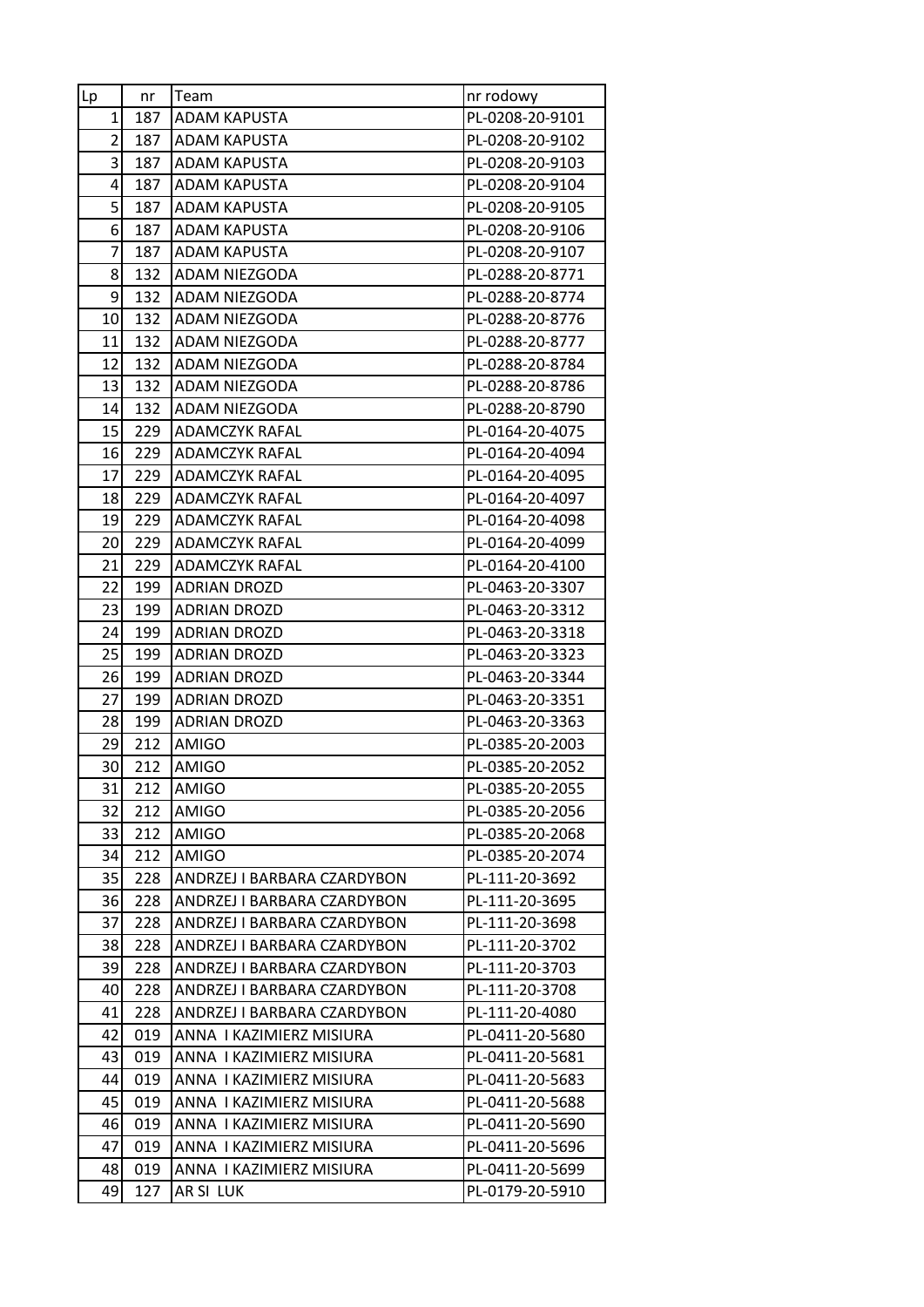| 50  | 127 | AR SI LUK                       | PL-0179-20-5983  |
|-----|-----|---------------------------------|------------------|
| 51  | 020 | <b>ARTUR PAWELEC</b>            | PL-0215-20-10236 |
| 52  | 020 | <b>ARTUR PAWELEC</b>            | PL-0215-20-10241 |
| 53  | 020 | <b>ARTUR PAWELEC</b>            | PL-0215-20-7669  |
| 54  | 175 | <b>ARTUR ZOLKIEWSKI</b>         | PL-0210-20-11354 |
| 55  | 175 | <b>ARTUR ZOLKIEWSKI</b>         | PL-0210-20-11358 |
| 56  | 175 | <b>ARTUR ZOLKIEWSKI</b>         | PL-0210-20-11361 |
| 57  | 175 | <b>ARTUR ZOLKIEWSKI</b>         | PL-0210-20-11367 |
| 58  | 175 | <b>ARTUR ZOLKIEWSKI</b>         | PL-0210-20-11369 |
| 59  | 175 | <b>ARTUR ZOLKIEWSKI</b>         | PL-0210-20-11373 |
| 60  | 175 | <b>ARTUR ZOLKIEWSKI</b>         | PL-0210-20-11379 |
| 61  | 227 | <b>BARAN ANDRZEJ</b>            | PL-0230-20-5679  |
| 62  | 227 | <b>BARAN ANDRZEJ</b>            | PL-0230-20-5680  |
| 63  | 227 | <b>BARAN ANDRZEJ</b>            | PL-0230-20-5681  |
| 64  | 227 | <b>BARAN ANDRZEJ</b>            | PL-0230-20-5686  |
| 65  | 227 | <b>BARAN ANDRZEJ</b>            | PL-0230-20-5687  |
| 66  | 227 | <b>BARAN ANDRZEJ</b>            | PL-0230-20-6675  |
| 67  | 227 | <b>BARAN ANDRZEJ</b>            | PL-0230-20-6680  |
| 68  | 189 | <b>BARTLOMIEJ LOEWE</b>         | PL-0152-20-61    |
| 69  | 189 | <b>BARTLOMIEJ LOEWE</b>         | PL-0152-20-62    |
| 70  | 189 | <b>BARTLOMIEJ LOEWE</b>         | PL-0152-20-64    |
| 71  | 189 | <b>BARTLOMIEJ LOEWE</b>         | PL-0152-20-67    |
| 72  | 189 | <b>BARTLOMIEJ LOEWE</b>         | PL-0152-20-68    |
| 73  | 189 | <b>BARTLOMIEJ LOEWE</b>         | PL-0152-20-70    |
| 74  | 189 | <b>BARTLOMIEJ LOEWE</b>         | PL-0152-20-73    |
| 75  | 086 | <b>BARTLOMIEJ WZIATEK</b>       | PL-0180-20-5609  |
| 76  | 086 | <b>BARTLOMIEJ WZIATEK</b>       | PL-0180-20-5611  |
| 77  | 086 | <b>BARTLOMIEJ WZIATEK</b>       | PL-0180-20-5614  |
| 781 | 086 | <b>BARTLOMIEJ WZIATEK</b>       | PL-0180-20-5615  |
| 79  | 086 | <b>BARTLOMIEJ WZIATEK</b>       | PL-0180-20-5635  |
| 80  | 086 | <b>BARTLOMIEJ WZIATEK</b>       | PL-0180-20-5642  |
| 81  | 086 | <b>BARTLOMIEJ WZIATEK</b>       | PL-0180-20-5646  |
| 82  | 206 | BIERNAT-KUSCH                   | DV-2522-20-384   |
| 83  | 206 | BIERNAT-KUSCH                   | DV-2522-20-400   |
| 84  | 206 | BIERNAT-KUSCH                   | DV-2522-20-412   |
| 85  | 206 | BIERNAT-KUSCH                   | DV-2522-20-415   |
| 86  | 206 | BIERNAT-KUSCH                   | DV-2522-20-417   |
| 87  | 206 | BIERNAT-KUSCH                   | DV-2522-20-419   |
| 88  | 146 | <b>BOLD LIWE</b>                | PL-0193-20-1177  |
| 89  | 146 | <b>BOLD LIWE</b>                | PL-0193-20-1180  |
| 90  | 146 | <b>BOLD LIWE</b>                | PL-0193-20-1181  |
| 91  | 146 | <b>BOLD LIWE</b>                | PL-0193-20-1182  |
| 92  | 146 | <b>BOLD LIWE</b>                | PL-0193-20-1183  |
| 93  | 146 | <b>BOLD LIWE</b>                | PL-0193-20-1184  |
| 94  | 146 | <b>BOLD LIWE</b>                | PL-0193-20-1190  |
| 95  | 044 | <b>BRACIA GRYGLAS KACZYNSKI</b> | PL-010-20-1551   |
| 96  | 044 | <b>BRACIA GRYGLAS KACZYNSKI</b> | PL-010-20-1554   |
| 97  | 044 | <b>BRACIA GRYGLAS KACZYNSKI</b> | PL-010-20-4333   |
| 98  | 044 | <b>BRACIA GRYGLAS KACZYNSKI</b> | PL-010-20-4358   |
| 99  | 044 | <b>BRACIA GRYGLAS KACZYNSKI</b> | PL-010-20-4364   |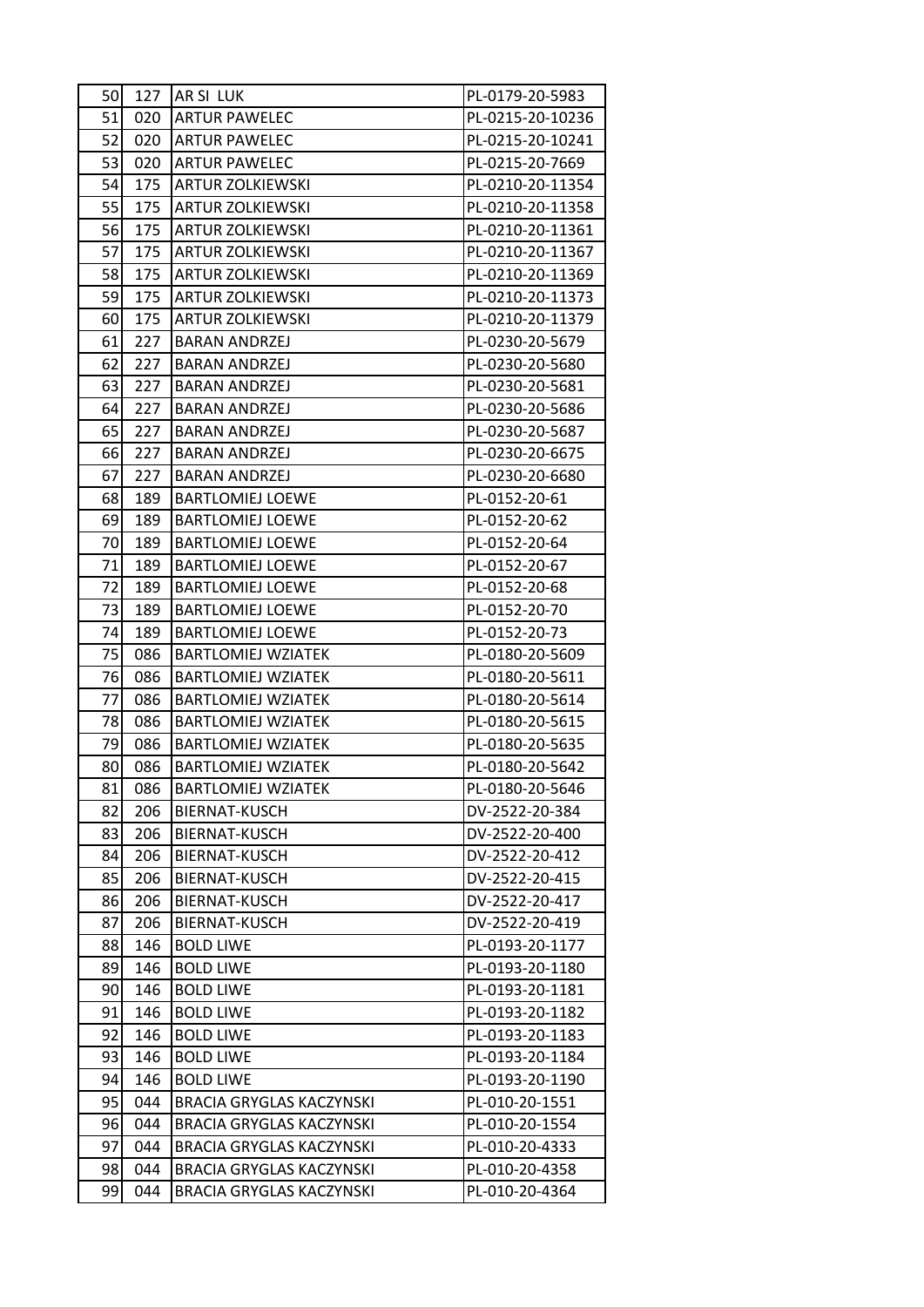| 100 | 044 | BRACIA GRYGLAS KACZYNSKI        | PL-010-20-4477  |
|-----|-----|---------------------------------|-----------------|
| 101 | 044 | <b>BRACIA GRYGLAS KACZYNSKI</b> | PL-010-20-4479  |
| 102 | 169 | <b>BRACIA KORALEWICZ</b>        | PL-0289-20-3754 |
| 103 | 169 | <b>BRACIA KORALEWICZ</b>        | PL-0289-20-3755 |
| 104 | 169 | <b>BRACIA KORALEWICZ</b>        | PL-0289-20-3761 |
| 105 | 169 | <b>BRACIA KORALEWICZ</b>        | PL-0289-20-3764 |
| 106 | 169 | <b>BRACIA KORALEWICZ</b>        | PL-0289-20-3827 |
| 107 | 169 | <b>BRACIA KORALEWICZ</b>        | PL-0289-20-3836 |
| 108 | 169 | <b>BRACIA KORALEWICZ</b>        | PL-0289-20-3837 |
| 109 | 153 | <b>BRACIA MIKOLAJCZYK</b>       | PL-0208-20-503  |
| 110 | 153 | <b>BRACIA MIKOLAJCZYK</b>       | PL-0208-20-504  |
| 111 | 153 | <b>BRACIA MIKOLAJCZYK</b>       | PL-0208-20-505  |
| 112 | 153 | <b>BRACIA MIKOLAJCZYK</b>       | PL-0208-20-506  |
| 113 | 153 | <b>BRACIA MIKOLAJCZYK</b>       | PL-0208-20-529  |
| 114 | 153 | <b>BRACIA MIKOLAJCZYK</b>       | PL-0208-20-534  |
| 115 | 153 | <b>BRACIA MIKOLAJCZYK</b>       | PL-0208-20-535  |
| 116 | 018 | <b>BUSZKO JULIA</b>             | PL-0324-20-7325 |
| 117 | 018 | <b>BUSZKO JULIA</b>             | PL-0324-20-7335 |
| 118 | 018 | <b>BUSZKO JULIA</b>             | PL-0324-20-7338 |
| 119 | 018 | <b>BUSZKO JULIA</b>             | PL-0324-20-7345 |
| 120 | 018 | <b>BUSZKO JULIA</b>             | PL-0324-20-7347 |
| 121 | 018 | <b>BUSZKO JULIA</b>             | PL-0324-20-7356 |
| 122 | 018 | <b>BUSZKO JULIA</b>             | PL-0324-20-7374 |
| 123 | 017 | <b>BUSZKO MICHAL</b>            | PL-0324-20-7333 |
| 124 | 017 | <b>BUSZKO MICHAL</b>            | PL-0324-20-7341 |
| 125 | 017 | <b>BUSZKO MICHAL</b>            | PL-0324-20-7342 |
| 126 | 017 | <b>BUSZKO MICHAL</b>            | PL-0324-20-7368 |
| 127 | 017 | <b>BUSZKO MICHAL</b>            | PL-0324-20-7373 |
| 128 | 017 | <b>BUSZKO MICHAL</b>            | PL-0324-20-7378 |
| 129 | 017 | <b>BUSZKO MICHAL</b>            | PL-0324-20-7391 |
| 130 | 202 | CIENKUSZ STANISLAW&KAROL&JAN    | PL-0468-20-9407 |
| 131 | 202 | CIENKUSZ STANISLAW&KAROL&JAN    | PL-0468-20-9409 |
| 132 | 202 | CIENKUSZ STANISLAW&KAROL&JAN    | PL-0468-20-9413 |
| 133 | 202 | CIENKUSZ STANISLAW&KAROL&JAN    | PL-0468-20-9417 |
| 134 | 202 | CIENKUSZ STANISLAW&KAROL&JAN    | PL-0468-20-9432 |
| 135 | 202 | CIENKUSZ STANISLAW&KAROL&JAN    | PL-0468-20-9460 |
| 136 | 202 | CIENKUSZ STANISLAW&KAROL&JAN    | PL-0468-20-9469 |
| 137 | 002 | <b>CYFRA MATEUSZ I TOMEK</b>    | PL0411-20-6171  |
| 138 | 002 | <b>CYFRA MATEUSZ I TOMEK</b>    | PL0411-20-6182  |
| 139 | 002 | CYFRA MATEUSZ I TOMEK           | PL0411-20-6189  |
| 140 | 002 | <b>CYFRA MATEUSZ I TOMEK</b>    | PL0411-20-6193  |
| 141 | 002 | <b>CYFRA MATEUSZ I TOMEK</b>    | PL0411-20-6194  |
| 142 | 002 | CYFRA MATEUSZ I TOMEK           | PL0411-20-6883  |
| 143 | 002 | <b>CYFRA MATEUSZ I TOMEK</b>    | PL0411-20-7714  |
| 144 | 099 | <b>CZAJKA DUBIEL</b>            | PL-0311-20-8004 |
| 145 | 099 | CZAJKA DUBIEL                   | PL-0311-20-8005 |
| 146 | 099 | <b>CZAJKA DUBIEL</b>            | PL-0311-20-8006 |
| 147 | 099 | CZAJKA DUBIEL                   | PL-0311-20-8007 |
| 148 | 099 | <b>CZAJKA DUBIEL</b>            | PL-0311-20-8806 |
| 149 | 099 | <b>CZAJKA DUBIEL</b>            | PL-0311-20-8845 |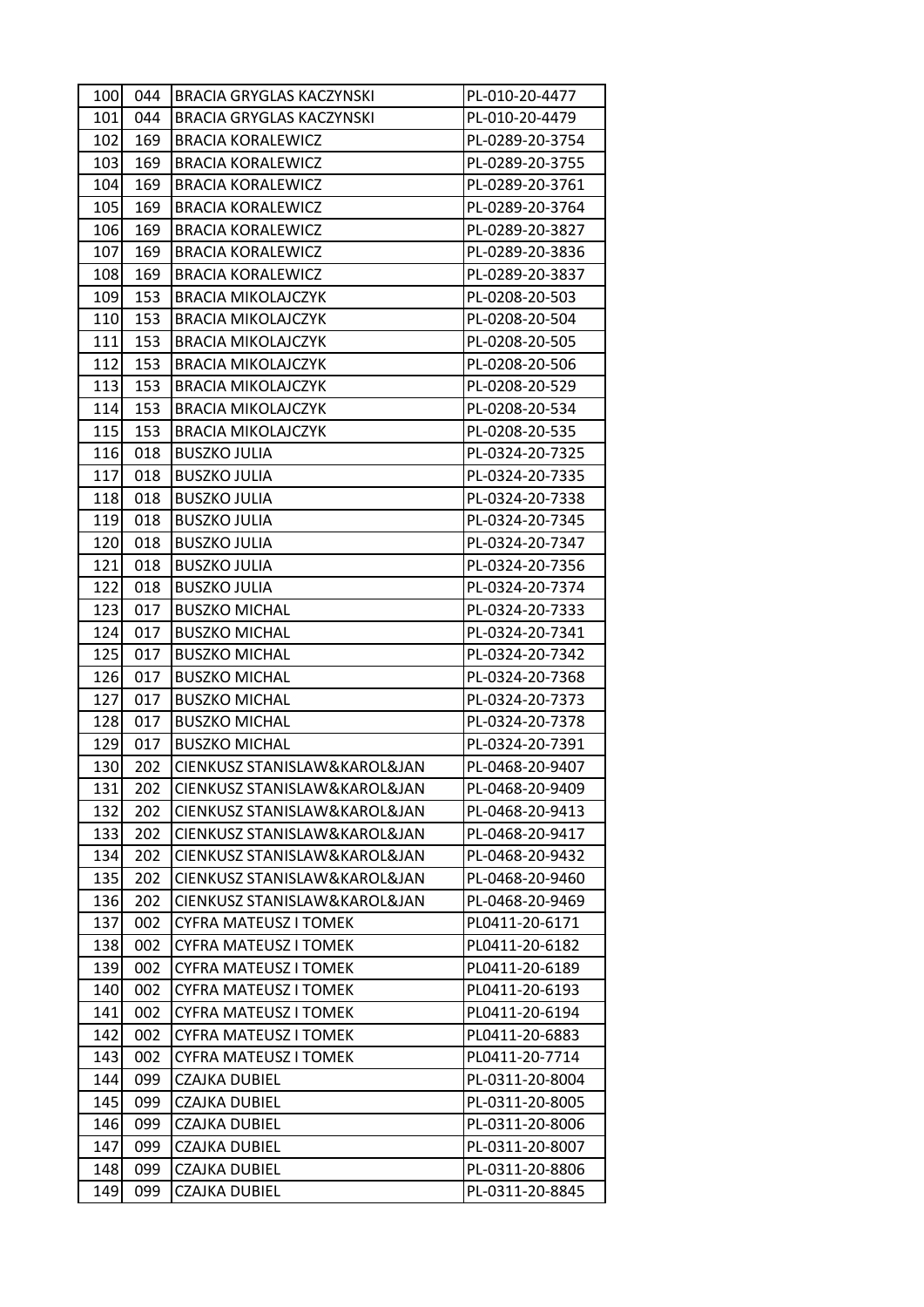| 150 | 099 | <b>CZAJKA DUBIEL</b>  | PL-0311-20-8850  |
|-----|-----|-----------------------|------------------|
| 151 | 116 | DAMIAN RUBINKOWSKI    | PL-0184-20-10983 |
| 152 | 006 | DANILOWICZ MAREK      | PL-0215-20-10842 |
| 153 | 006 | DANILOWICZ MAREK      | PL-0215-20-11102 |
| 154 | 006 | DANILOWICZ MAREK      | PL-0215-20-11125 |
| 155 | 006 | DANILOWICZ MAREK      | PL-0215-20-11134 |
| 156 | 006 | DANILOWICZ MAREK      | PL-0215-20-11140 |
| 157 | 006 | DANILOWICZ MAREK      | PL-0215-20-11143 |
| 158 | 006 | DANILOWICZ MAREK      | PL-0215-20-11200 |
| 159 | 117 | <b>DARIUSZ ZYBURA</b> | PL-0211-20-8701  |
| 160 | 117 | DARIUSZ ZYBURA        | PL-0211-20-8703  |
| 161 | 117 | DARIUSZ ZYBURA        | PL-0211-20-8704  |
| 162 | 117 | DARIUSZ ZYBURA        | PL-0211-20-8718  |
| 163 | 117 | DARIUSZ ZYBURA        | PL-0211-20-8724  |
| 164 | 117 | DARIUSZ ZYBURA        | PL-0211-20-8735  |
| 165 | 117 | DARIUSZ ZYBURA        | PL-0211-20-8737  |
| 166 | 174 | <b>DAWID DUDEK</b>    | PL-0388-20-2662  |
| 167 | 174 | DAWID DUDEK           | PL-0388-20-2667  |
| 168 | 174 | DAWID DUDEK           | PL-0388-20-2669  |
| 169 | 174 | DAWID DUDEK           | PL-0388-20-2671  |
| 170 | 174 | DAWID DUDEK           | PL-0388-20-2676  |
| 171 | 174 | <b>DAWID DUDEK</b>    | PL-0388-20-2679  |
| 172 | 174 | DAWID DUDEK           | PL-0388-20-2683  |
| 173 | 162 | <b>DOMINIK RAFAL</b>  | PL-0215-20-10405 |
| 174 | 162 | <b>DOMINIK RAFAL</b>  | PL-0215-20-10411 |
| 175 | 162 | <b>DOMINIK RAFAL</b>  | PL-0215-20-10413 |
| 176 | 162 | <b>DOMINIK RAFAL</b>  | PL-0215-20-10417 |
| 177 | 162 | <b>DOMINIK RAFAL</b>  | PL-0215-20-10421 |
| 178 | 162 | <b>DOMINIK RAFAL</b>  | PL-0215-20-10425 |
| 179 | 162 | <b>DOMINIK RAFAL</b>  | PL-0215-20-10438 |
| 180 | 051 | <b>DROMADERY I</b>    | PL-010-20-9225   |
| 181 | 051 | <b>DROMADERY I</b>    | PL-0385-20-2094  |
| 182 | 051 | DROMADERY I           | PL-0385-20-2099  |
| 183 | 051 | DROMADERY I           | PL-0414-20-15698 |
| 184 | 051 | <b>DROMADERY I</b>    | PL-0414-20-15700 |
| 185 | 051 | <b>DROMADERY I</b>    | PL-0414-20-15714 |
| 186 | 051 | <b>DROMADERY I</b>    | PL-0430-20-6435  |
| 187 | 176 | <b>DROMADERY II</b>   | PL-0430-20-6421  |
| 188 | 176 | <b>DROMADERY II</b>   | PL-0430-20-6422  |
| 189 | 176 | <b>DROMADERY II</b>   | PL-0430-20-6423  |
| 190 | 176 | <b>DROMADERY II</b>   | PL-0430-20-6426  |
| 191 | 176 | <b>DROMADERY II</b>   | PL-0430-20-6427  |
| 192 | 176 | <b>DROMADERY II</b>   | PL-0430-20-6432  |
| 193 | 176 | <b>DROMADERY II</b>   | PL-0430-20-6433  |
| 194 | 096 | DYJAK ADAM            | PL-0215-20-10601 |
| 195 | 096 | DYJAK ADAM            | PL-0215-20-10603 |
| 196 | 096 | DYJAK ADAM            | PL-0215-20-10615 |
| 197 | 034 | DZIERZAK KRZYSZTOF    | PL-0152-20-6115  |
| 198 | 034 | DZIERZAK KRZYSZTOF    | PL-0152-20-6116  |
| 199 | 034 | DZIERZAK KRZYSZTOF    | PL-0497-20-2220  |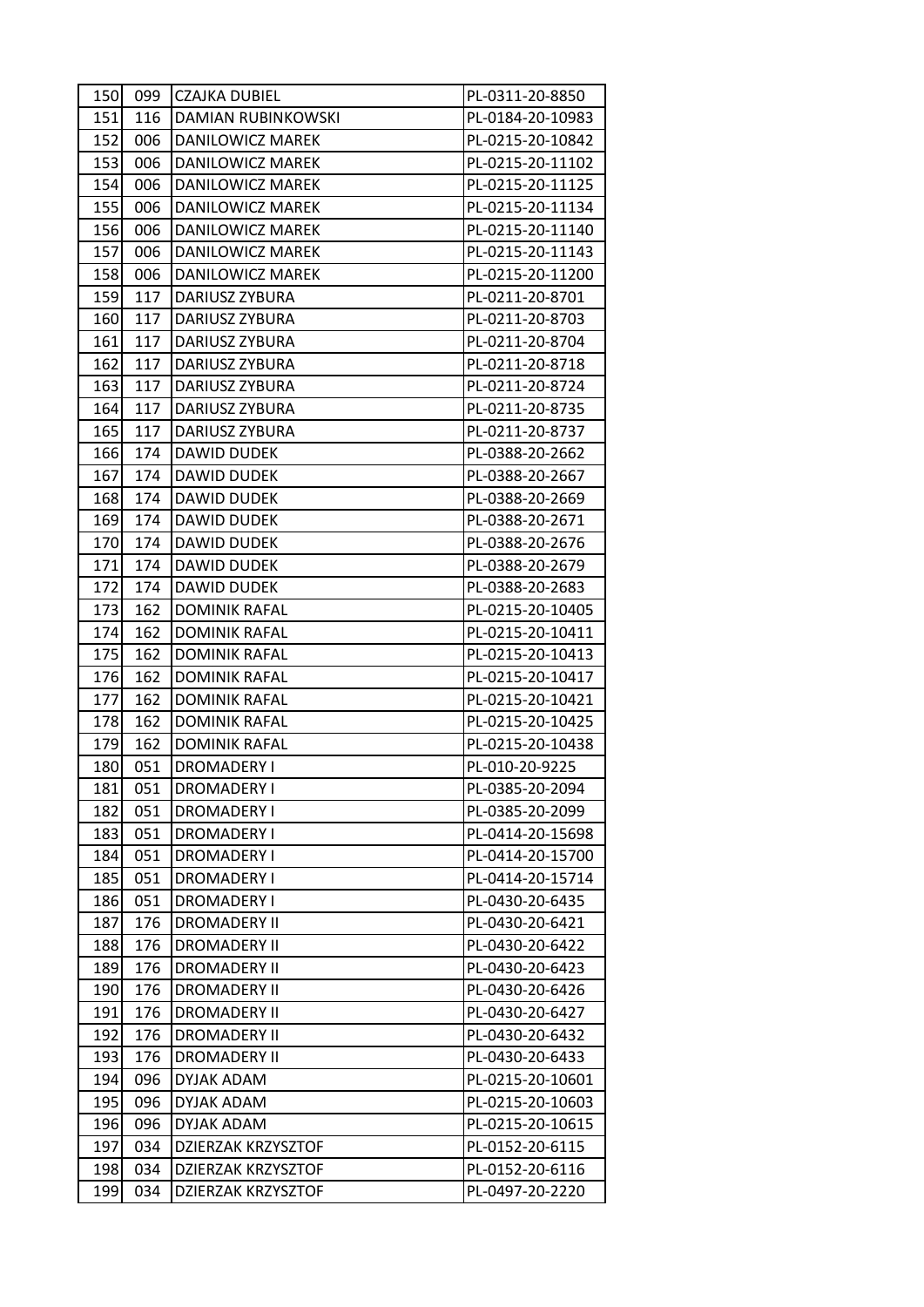| 200I | 034 | DZIERZAK KRZYSZTOF        | PL-0497-20-2222 |
|------|-----|---------------------------|-----------------|
| 201  | 034 | <b>DZIERZAK KRZYSZTOF</b> | PL-0497-20-2242 |
| 202  | 034 | DZIERZAK KRZYSZTOF        | PL-0497-20-767  |
| 203  | 034 | DZIERZAK KRZYSZTOF        | PL-0497-20-768  |
| 204  | 082 | <b>EDWARD DEREWLANY</b>   | PL-0248-20-372  |
| 205  | 082 | EDWARD DEREWLANY          | PL-0248-20-373  |
| 206  | 082 | EDWARD DEREWLANY          | PL-0248-20-376  |
| 207  | 082 | EDWARD DEREWLANY          | PL-0248-20-378  |
| 208  | 082 | EDWARD DEREWLANY          | PL-0248-20-379  |
| 209  | 082 | EDWARD DEREWLANY          | PL-0248-20-383  |
| 210  | 082 | EDWARD DEREWLANY          | PL-0248-20-384  |
| 211  | 208 | FILIP JARCZOK             | PL-047-20-3301  |
| 212  | 208 | <b>FILIP JARCZOK</b>      | PL-047-20-3303  |
| 213  | 208 | <b>FILIP JARCZOK</b>      | PL-047-20-3305  |
| 214  | 208 | <b>FILIP JARCZOK</b>      | PL-047-20-3309  |
| 215  | 208 | <b>FILIP JARCZOK</b>      | PL-047-20-3312  |
| 216  | 208 | <b>FILIP JARCZOK</b>      | PL-047-20-3313  |
| 217  | 208 | <b>FILIP JARCZOK</b>      | PL-047-20-3322  |
| 218  | 014 | <b>FLOREK RYSZARD</b>     | PL-0411-20-1210 |
| 219  | 014 | <b>FLOREK RYSZARD</b>     | PL-0411-20-1231 |
| 220  | 014 | <b>FLOREK RYSZARD</b>     | PL-0411-20-1237 |
| 221  | 014 | <b>FLOREK RYSZARD</b>     | PL-0411-20-1242 |
| 222  | 014 | <b>FLOREK RYSZARD</b>     | PL-0411-20-1252 |
| 223  | 014 | <b>FLOREK RYSZARD</b>     | PL-0411-20-1253 |
| 224  | 014 | <b>FLOREK RYSZARD</b>     | PL-0411-20-1275 |
| 225  | 009 | <b>GARDYJAS NATALIA</b>   | PL-0143-20-7008 |
| 226  | 009 | <b>GARDYJAS NATALIA</b>   | PL-0143-20-7015 |
| 227  | 009 | <b>GARDYJAS NATALIA</b>   | PL-0143-20-7107 |
| 228  | 009 | GARDYJAS NATALIA          | PL-0143-20-7109 |
| 229  | 009 | <b>GARDYJAS NATALIA</b>   | PL-0143-20-7112 |
| 230  | 009 | GARDYJAS NATALIA          | PL-0143-20-7113 |
| 231  | 009 | <b>GARDYJAS NATALIA</b>   | PL-0143-20-7115 |
| 232  | 049 | <b>GIBA</b>               | PL-0243-20-3053 |
| 233  | 049 | <b>GIBA</b>               | PL-0243-20-3054 |
| 234  | 049 | <b>GIBA</b>               | PL-0243-20-3410 |
| 235  | 049 | GIBA                      | PL-0243-20-3411 |
| 236  | 049 | <b>GIBA</b>               | PL-0243-20-3431 |
| 237  | 049 | GIBA                      | PL-0243-20-3500 |
| 238  | 049 | <b>GIBA</b>               | PL-0277-20-9473 |
| 239  | 049 | <b>GIBA</b>               | PL-0277-20-9489 |
| 240  | 036 | GODLEWSKI GRZEGORZ        | PL-0246-20-1459 |
| 241  | 025 | <b>GORA MARCIN</b>        | PL-0311-20-4205 |
| 242  | 025 | <b>GORA MARCIN</b>        | PL-0311-20-4219 |
| 243  | 025 | <b>GORA MARCIN</b>        | PL-0311-20-4223 |
| 244  | 025 | <b>GORA MARCIN</b>        | PL-0311-20-4225 |
| 245  | 025 | <b>GORA MARCIN</b>        | PL-0311-20-4227 |
| 246  | 025 | <b>GORA MARCIN</b>        | PL-0311-20-4232 |
| 247  | 025 | <b>GORA MARCIN</b>        | PL-0311-20-4245 |
| 248  | 121 | <b>GRZEGORZ KRAJEWSKI</b> | PL-0210-20-3788 |
| 249  | 121 | <b>GRZEGORZ KRAJEWSKI</b> | PL-0210-20-3790 |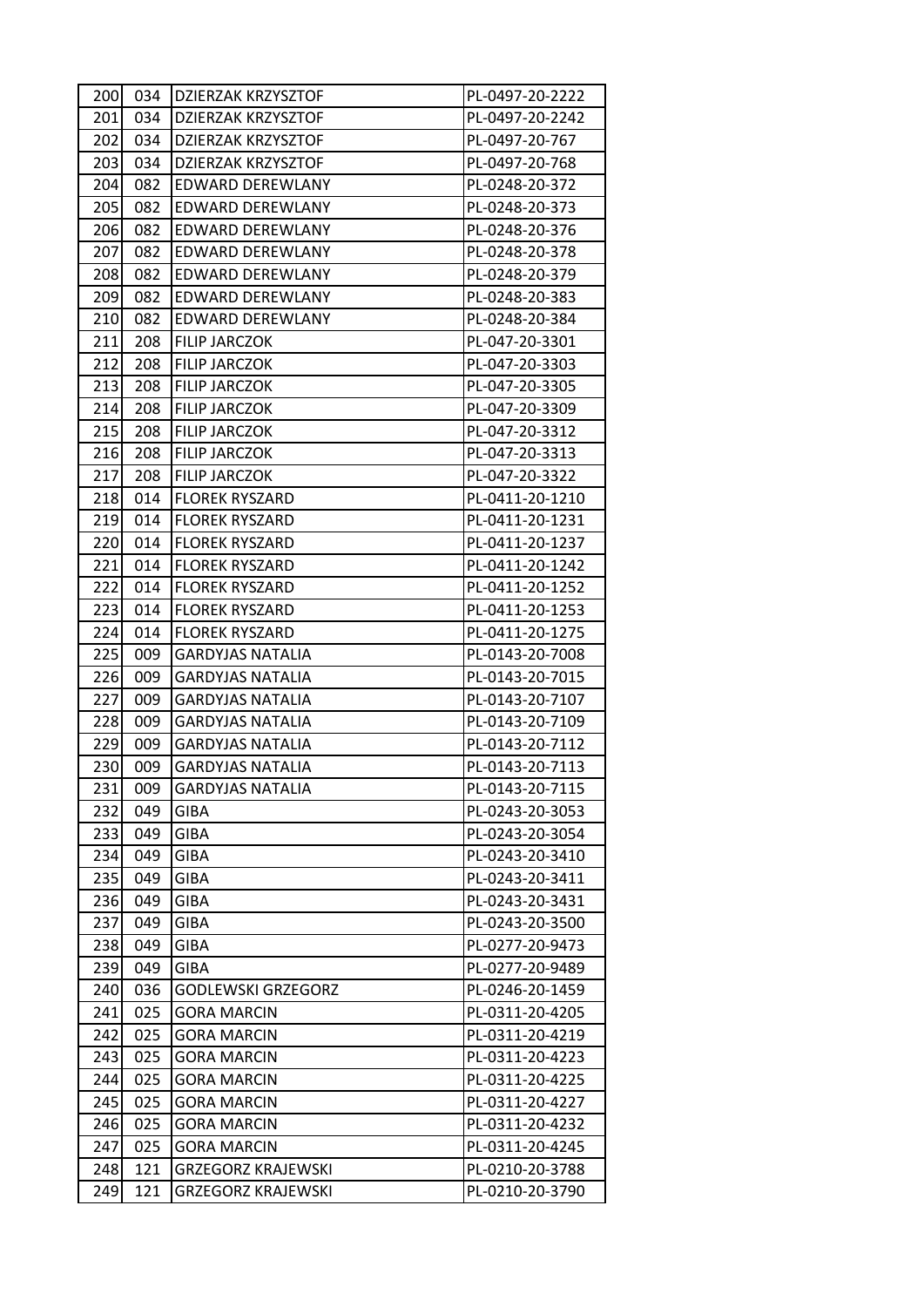| 250 | 121 | <b>GRZEGORZ KRAJEWSKI</b>   | PL-0210-20-3791  |
|-----|-----|-----------------------------|------------------|
| 251 | 121 | <b>GRZEGORZ KRAJEWSKI</b>   | PL-0210-20-3792  |
| 252 | 121 | <b>GRZEGORZ KRAJEWSKI</b>   | PL-0210-20-3793  |
| 253 | 121 | <b>GRZEGORZ KRAJEWSKI</b>   | PL-0210-20-3794  |
| 254 | 121 | <b>GRZEGORZ KRAJEWSKI</b>   | PL-0210-20-3796  |
| 255 | 071 | <b>GRZEGORZ KUSAJ</b>       | PL-0211-20-8951  |
| 256 | 071 | <b>GRZEGORZ KUSAJ</b>       | PL-0211-20-8953  |
| 257 | 071 | <b>GRZEGORZ KUSAJ</b>       | PL-0211-20-8958  |
| 258 | 071 | <b>GRZEGORZ KUSAJ</b>       | PL-0211-20-8960  |
| 259 | 071 | <b>GRZEGORZ KUSAJ</b>       | PL-0211-20-8961  |
| 260 | 071 | <b>GRZEGORZ KUSAJ</b>       | PL-0211-20-8973  |
| 261 | 071 | <b>GRZEGORZ KUSAJ</b>       | PL-0211-20-8994  |
| 262 | 091 | <b>GUINNES OLYMPIC TEAM</b> | PL-0129-20-2874  |
| 263 | 091 | <b>GUINNES OLYMPIC TEAM</b> | PL-0129-20-2890  |
| 264 | 091 | <b>GUINNES OLYMPIC TEAM</b> | PL-0139-20-1807  |
| 265 | 091 | <b>GUINNES OLYMPIC TEAM</b> | PL-0139-20-1820  |
| 266 | 091 | <b>GUINNES OLYMPIC TEAM</b> | PL-0238-20-2808  |
| 267 | 091 | <b>GUINNES OLYMPIC TEAM</b> | PL-0238-20-2822  |
| 268 | 091 | <b>GUINNES OLYMPIC TEAM</b> | PL-0238-20-2837  |
| 269 | 046 | <b>HOLA PIOTR</b>           | PL-0411-20-3505  |
| 270 | 046 | <b>HOLA PIOTR</b>           | PL-0411-20-3520  |
| 271 | 046 | <b>HOLA PIOTR</b>           | PL-0411-20-3521  |
| 272 | 046 | <b>HOLA PIOTR</b>           | PL-0411-20-3523  |
| 273 | 046 | <b>HOLA PIOTR</b>           | PL-0411-20-3532  |
| 274 | 046 | <b>HOLA PIOTR</b>           | PL-08-20-5916    |
| 275 | 046 | <b>HOLA PIOTR</b>           | PL-08-20-5917    |
| 276 | 215 | JGJL                        | PL-20-381-1062   |
| 277 | 215 | JGJL                        | PL-20-381-1064   |
| 278 | 215 | JGJL                        | PL-20-381-1076   |
| 279 | 215 | JGJL                        | PL-20-381-1078   |
| 280 | 215 | JGJL                        | PL-20-381-172    |
| 281 | 215 | JGJL                        | PL-20-381-175    |
| 282 | 215 | JGJL                        | PL-20-381-178    |
| 283 | 184 | <b>JACEK LUKASZYK</b>       | PL-0215-20-9856  |
| 284 | 184 | <b>JACEK LUKASZYK</b>       | PL-0215-20-9859  |
| 285 | 184 | <b>JACEK LUKASZYK</b>       | PL-0215-20-9860  |
| 286 | 233 | JACHOREK ZBIGNIEW           | PL-0215-20-12409 |
| 287 | 233 | JACHOREK ZBIGNIEW           | PL-0215-20-12412 |
| 288 | 233 | JACHOREK ZBIGNIEW           | PL-0215-20-12425 |
| 289 | 233 | JACHOREK ZBIGNIEW           | PL-0215-20-12451 |
| 290 | 233 | JACHOREK ZBIGNIEW           | PL-0215-20-12453 |
| 291 | 233 | JACHOREK ZBIGNIEW           | PL-0215-20-12458 |
| 292 | 233 | JACHOREK ZBIGNIEW           | PL-0215-20-12460 |
| 293 | 239 | <b>JAN BICHENCZAK</b>       | PL-0236-20-1835  |
| 294 | 239 | JAN BICHENCZAK              | PL-0236-20-1932  |
| 295 | 239 | <b>JAN BICHENCZAK</b>       | PL-0236-20-2789  |
| 296 | 027 | JAREK & WIESLAW WEDZINA     | PL-0215-20-10309 |
| 297 | 027 | JAREK & WIESLAW WEDZINA     | PL-0215-20-10317 |
| 298 | 027 | JAREK & WIESLAW WEDZINA     | PL-0215-20-10356 |
| 299 | 027 | JAREK & WIESLAW WEDZINA     | PL-0215-20-10369 |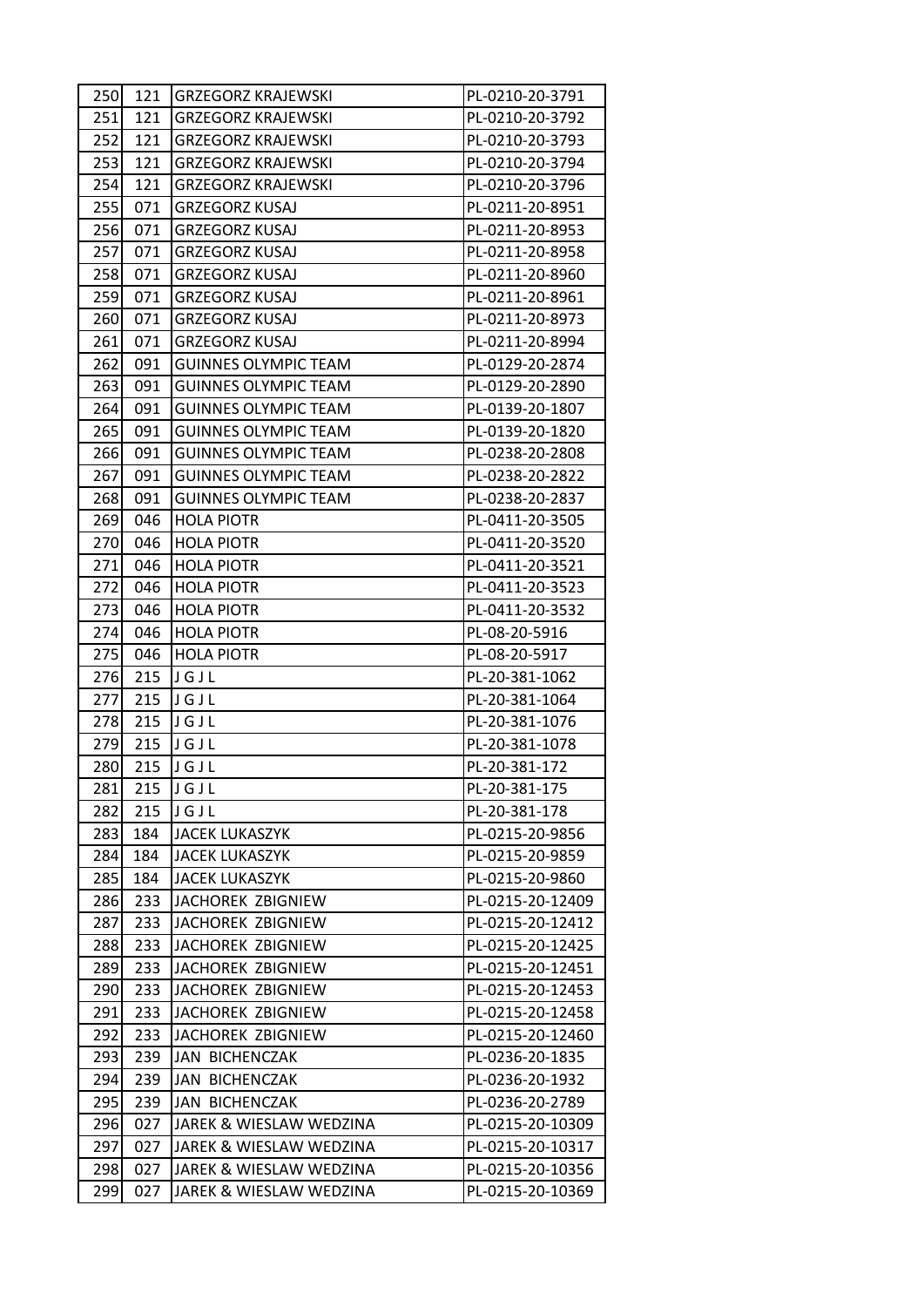| 300 | 085 | JOZEF & MARCIN team       | PL-0100-20-12142 |
|-----|-----|---------------------------|------------------|
| 301 | 085 | JOZEF & MARCIN team       | PL-0100-20-12287 |
| 302 | 085 | JOZEF & MARCIN team       | PL-099-20-5653   |
| 303 | 085 | JOZEF & MARCIN team       | PL-099-20-5655   |
| 304 | 085 | JOZEF & MARCIN team       | PL-099-20-5664   |
| 305 | 085 | JOZEF & MARCIN team       | PL-099-20-5667   |
| 306 | 085 | JOZEF & MARCIN team       | PL-099-20-969    |
| 307 | 029 | <b>JURECZKA KRZYSZTOF</b> | PL-087-20-6110   |
| 308 | 029 | <b>JURECZKA KRZYSZTOF</b> | PL-087-20-6164   |
| 309 | 029 | <b>JURECZKA KRZYSZTOF</b> | PL-087-20-6168   |
| 310 | 029 | <b>JURECZKA KRZYSZTOF</b> | PL-087-20-6169   |
| 311 | 029 | <b>JURECZKA KRZYSZTOF</b> | PL-087-20-6180   |
| 312 | 029 | <b>JURECZKA KRZYSZTOF</b> | PL-087-20-6197   |
| 313 | 029 | <b>JURECZKA KRZYSZTOF</b> | PL-087-20-6198   |
| 314 | 003 | <b>JUSTYNA KORYCKA</b>    | PL-0490-20-5654  |
| 315 | 003 | <b>JUSTYNA KORYCKA</b>    | PL-0490-20-5655  |
| 316 | 003 | <b>JUSTYNA KORYCKA</b>    | PL-0490-20-5656  |
| 317 | 003 | <b>JUSTYNA KORYCKA</b>    | PL-0490-20-5657  |
| 318 | 003 | <b>JUSTYNA KORYCKA</b>    | PL-0490-20-5658  |
| 319 | 003 | <b>JUSTYNA KORYCKA</b>    | PL-0490-20-5659  |
| 320 | 003 | <b>JUSTYNA KORYCKA</b>    | PL-0490-20-5660  |
| 321 | 066 | <b>KAMIL RAFAL</b>        | PL-0215-20-10401 |
| 322 | 066 | <b>KAMIL RAFAL</b>        | PL-0215-20-10407 |
| 323 | 066 | KAMIL RAFAL               | PL-0215-20-10410 |
| 324 | 066 | KAMIL RAFAL               | PL-0215-20-10416 |
| 325 | 066 | KAMIL RAFAL               | PL-0215-20-10424 |
| 326 | 066 | <b>KAMIL RAFAL</b>        | PL-0215-20-10440 |
| 327 | 066 | <b>KAMIL RAFAL</b>        | PL-0215-20-10448 |
| 328 | 154 | <b>KAROLEK</b>            | PL-0211-20-7581  |
| 329 | 154 | <b>KAROLEK</b>            | PL-0211-20-7582  |
| 330 | 154 | <b>KAROLEK</b>            | PL-0211-20-7585  |
| 331 | 154 | <b>KAROLEK</b>            | PL-0211-20-7587  |
| 332 | 154 | <b>KAROLEK</b>            | PL-0211-20-7601  |
| 333 | 154 | <b>KAROLEK</b>            | PL-0211-20-7603  |
| 334 | 154 | <b>KAROLEK</b>            | PL-0211-20-7616  |
| 335 | 198 | <b>KAROLINA SMYK</b>      | PL-0497-20-1886  |
| 336 | 198 | <b>KAROLINA SMYK</b>      | PL-0497-20-1891  |
| 337 | 198 | <b>KAROLINA SMYK</b>      | PL-0497-20-1991  |
| 338 | 198 | <b>KAROLINA SMYK</b>      | PL-0497-20-1992  |
| 339 | 198 | <b>KAROLINA SMYK</b>      | PL-0497-20-1994  |
| 340 | 198 | <b>KAROLINA SMYK</b>      | PL-0497-20-1995  |
| 341 | 198 | <b>KAROLINA SMYK</b>      | PL-0497-20-1997  |
| 342 | 111 | <b>KOMOR TEAM</b>         | PL-0496-20-437   |
| 343 | 111 | <b>KOMOR TEAM</b>         | PL-0496-20-455   |
| 344 | 111 | <b>KOMOR TEAM</b>         | PL-0496-20-468   |
| 345 | 111 | <b>KOMOR TEAM</b>         | PL-0496-20-469   |
| 346 | 111 | <b>KOMOR TEAM</b>         | PL-0496-20-471   |
| 347 | 111 | <b>KOMOR TEAM</b>         | PL-0496-20-476   |
| 348 | 111 | KOMOR TEAM                | PL-0496-20-477   |
| 349 | 149 | <b>KORBUS KRZYSZTOF</b>   | PL-0318-20-2822  |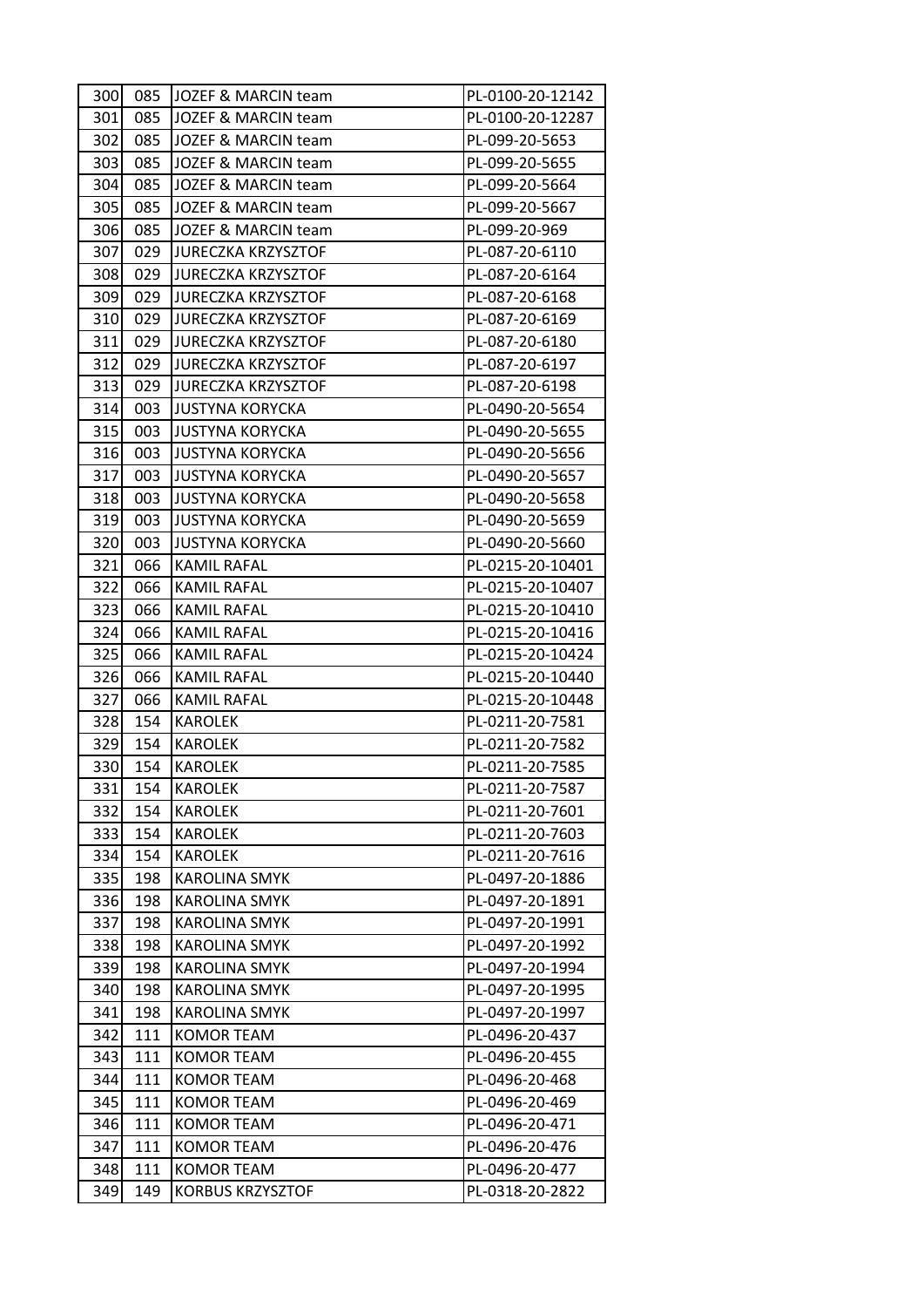| 350 | 149 | <b>KORBUS KRZYSZTOF</b>   | PL-0318-20-3210  |
|-----|-----|---------------------------|------------------|
| 351 | 149 | <b>KORBUS KRZYSZTOF</b>   | PL-0318-20-3241  |
| 352 | 149 | <b>KORBUS KRZYSZTOF</b>   | PL-0318-20-3342  |
| 353 | 149 | <b>KORBUS KRZYSZTOF</b>   | PL-0318-20-3343  |
| 354 | 149 | <b>KORBUS KRZYSZTOF</b>   | PL-0318-20-3376  |
| 355 | 149 | <b>KORBUS KRZYSZTOF</b>   | PL-0318-20-3395  |
| 356 | 064 | KOSOBUCKI-OLKOWSKI        | PL-0321-20-8442  |
| 357 | 064 | KOSOBUCKI-OLKOWSKI        | PL-0321-20-8470  |
| 358 | 064 | KOSOBUCKI-OLKOWSKI        | PL-0321-20-8471  |
| 359 | 064 | KOSOBUCKI-OLKOWSKI        | PL-0321-20-8563  |
| 360 | 064 | KOSOBUCKI-OLKOWSKI        | PL-0321-20-8565  |
| 361 | 064 | KOSOBUCKI-OLKOWSKI        | PL-0321-20-8573  |
| 362 | 010 | <b>KRAWCZYK RYSZARD</b>   | PL-0210-20-1140  |
| 363 | 010 | <b>KRAWCZYK RYSZARD</b>   | PL-0210-20-1176  |
| 364 | 012 | <b>KRAWIECZEK LUCJAN</b>  | PL-0129-20-1788  |
| 365 | 012 | <b>KRAWIECZEK LUCJAN</b>  | PL-0129-20-1795  |
| 366 | 012 | <b>KRAWIECZEK LUCJAN</b>  | PL-0143-20-6038  |
| 367 | 012 | <b>KRAWIECZEK LUCJAN</b>  | PL-0143-20-6051  |
| 368 | 012 | <b>KRAWIECZEK LUCJAN</b>  | PL-0143-20-6052  |
| 369 | 012 | <b>KRAWIECZEK LUCJAN</b>  | PL-0143-20-6056  |
| 370 | 012 | <b>KRAWIECZEK LUCJAN</b>  | PL-0143-20-6058  |
| 371 | 077 | KROLIKOWSKI-ROBAKIEWICZ   | PL-0475-20-11226 |
| 372 | 077 | KROLIKOWSKI-ROBAKIEWICZ   | PL-0475-20-11238 |
| 373 | 077 | KROLIKOWSKI-ROBAKIEWICZ   | PL-0475-20-11239 |
| 374 | 077 | KROLIKOWSKI-ROBAKIEWICZ   | PL-0475-20-11241 |
| 375 | 077 | KROLIKOWSKI-ROBAKIEWICZ   | PL-0475-20-11242 |
| 376 | 077 | KROLIKOWSKI-ROBAKIEWICZ   | PL-0475-20-11247 |
| 377 | 077 | KROLIKOWSKI-ROBAKIEWICZ   | PL-0475-20-11248 |
| 378 | 077 | KROLIKOWSKI-ROBAKIEWICZ   | PL-0475-20-11253 |
| 379 | 190 | <b>KRYSTIAN KROWICKI</b>  | PL-0413-20-7479  |
| 380 | 190 | <b>KRYSTIAN KROWICKI</b>  | PL-0413-20-7480  |
| 381 | 190 | <b>KRYSTIAN KROWICKI</b>  | PL-0413-20-7483  |
| 382 | 190 | <b>KRYSTIAN KROWICKI</b>  | PL-0413-20-7485  |
| 383 | 190 | <b>KRYSTIAN KROWICKI</b>  | PL-0413-20-7486  |
| 384 | 190 | <b>KRYSTIAN KROWICKI</b>  | PL-0413-20-7497  |
| 385 | 190 | <b>KRYSTIAN KROWICKI</b>  | PL-0413-20-7498  |
| 386 | 231 | <b>KRZYHOL</b>            | PL-0317-20-2523  |
| 387 | 231 | <b>KRZYHOL</b>            | PL-0317-20-2526  |
| 388 | 231 | <b>KRZYHOL</b>            | PL-0317-20-2536  |
| 389 | 231 | <b>KRZYHOL</b>            | PL-0317-20-2537  |
| 390 | 231 | <b>KRZYHOL</b>            | PL-0317-20-2551  |
| 391 | 231 | <b>KRZYHOL</b>            | PL-0317-20-2553  |
| 392 | 231 | <b>KRZYHOL</b>            | PL-0317-20-2562  |
| 393 | 210 | <b>KRZYSZTOF KOSTECKI</b> | PL-0208-20-1250  |
| 394 | 210 | <b>KRZYSZTOF KOSTECKI</b> | PL-0208-20-1251  |
| 395 | 210 | <b>KRZYSZTOF KOSTECKI</b> | PL-0208-20-1253  |
| 396 | 210 | <b>KRZYSZTOF KOSTECKI</b> | PL-0208-20-1254  |
| 397 | 210 | <b>KRZYSZTOF KOSTECKI</b> | PL-0208-20-1255  |
| 398 | 210 | <b>KRZYSZTOF KOSTECKI</b> | PL-0208-20-1256  |
| 399 | 210 | <b>KRZYSZTOF KOSTECKI</b> | PL-0208-20-1257  |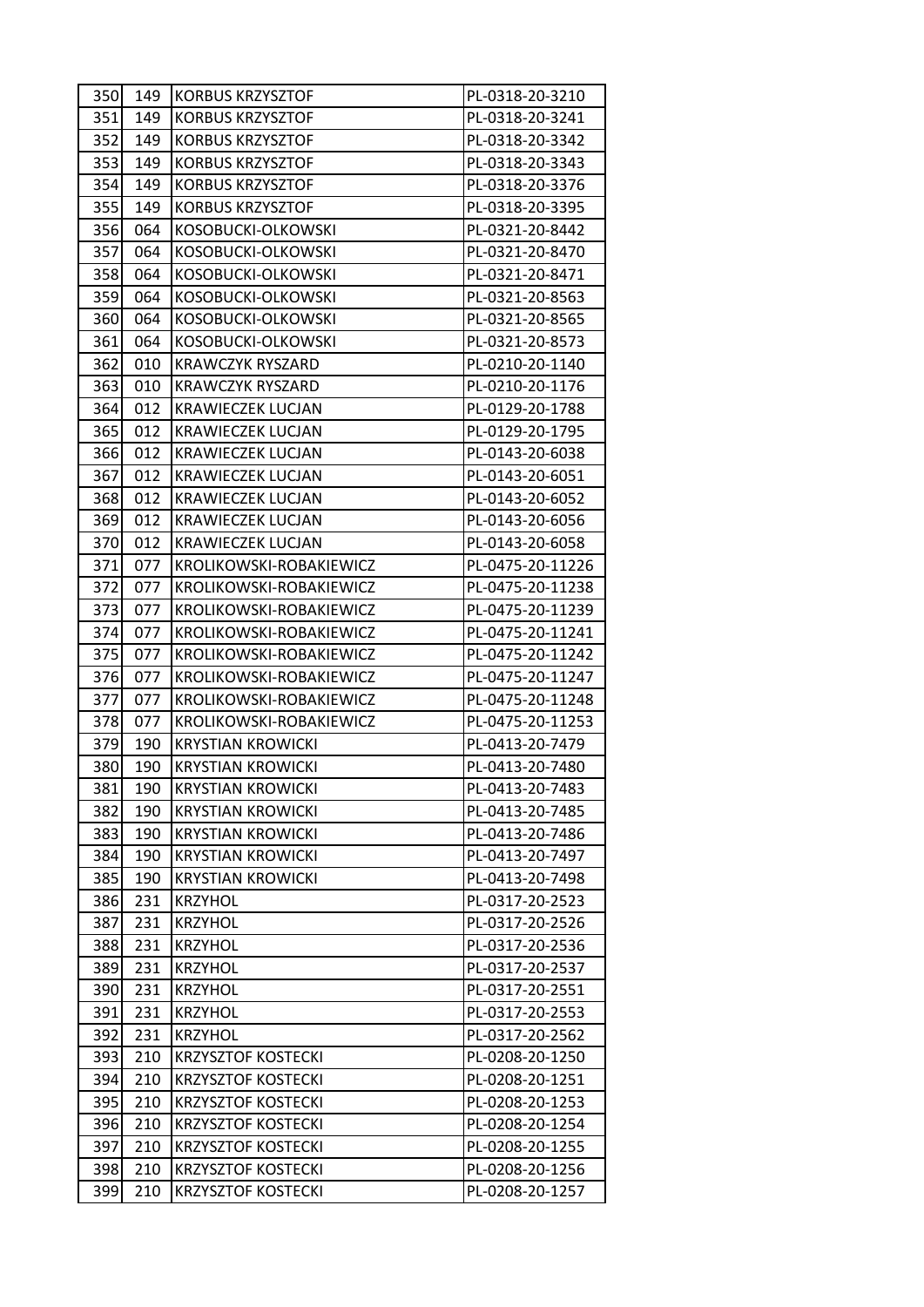| 400 <b> </b> | 237 | <b>KUBACEK LUBOMIR</b>    | CZ-0234-20-5969  |  |
|--------------|-----|---------------------------|------------------|--|
| 401          | 237 | <b>KUBACEK LUBOMIR</b>    | CZ-0234-20-5975  |  |
| 402          | 237 | KUBACEK LUBOMIR           | CZ-0234-20-5983  |  |
| 403          | 237 | <b>KUBACEK LUBOMIR</b>    | CZ-0234-20-5991  |  |
| 404          | 237 | <b>KUBACEK LUBOMIR</b>    | CZ-0234-20-5993  |  |
| 405          | 237 | <b>KUBACEK LUBOMIR</b>    | CZ-0234-20-5996  |  |
| 406          | 237 | <b>KUBACEK LUBOMIR</b>    | CZ-0234-20-6002  |  |
| 407          | 109 | KUCHARSKI DAREK TIM       | PL-0281-20-10303 |  |
| 408          | 109 | KUCHARSKI DAREK TIM       | PL-0281-20-10304 |  |
| 409          | 109 | KUCHARSKI DAREK TIM       | PL-0281-20-12214 |  |
| 410          | 109 | KUCHARSKI DAREK TIM       | PL-0281-20-12271 |  |
| 411          | 109 | KUCHARSKI DAREK TIM       | PL-0281-20-12420 |  |
| 412          | 109 | KUCHARSKI DAREK TIM       | PL-0281-20-8804  |  |
| 413          | 109 | KUCHARSKI DAREK TIM       | PL-0281-20-8892  |  |
| 414          | 181 | KURKOWSKI SLAWOMIR        | PL-0321-20-5986  |  |
| 415          | 181 | KURKOWSKI SLAWOMIR        | PL-0321-20-5994  |  |
| 416          | 181 | KURKOWSKI SLAWOMIR        | PL-0321-20-5995  |  |
| 417          | 181 | KURKOWSKI SLAWOMIR        | PL-0321-20-5997  |  |
| 418          | 181 | KURKOWSKI SLAWOMIR        | PL-0321-20-5998  |  |
| 419          | 181 | <b>KURKOWSKI SLAWOMIR</b> | PL-0321-20-5999  |  |
| 420          | 181 | KURKOWSKI SLAWOMIR        | PL-0321-20-6000  |  |
|              | 011 | <b>KWIETNIOWSKI RAFAL</b> | PL-0215-20-12246 |  |
| 421          |     |                           |                  |  |
| 422          | 011 | KWIETNIOWSKI RAFAL        | PL-0215-20-12249 |  |
| 423          | 011 | <b>KWIETNIOWSKI RAFAL</b> | PL-0215-20-612   |  |
| 424          | 011 | KWIETNIOWSKI RAFAL        | PL-0215-20-643   |  |
| 425          | 011 | KWIETNIOWSKI RAFAL        | PL-0215-20-656   |  |
| 426          | 011 | KWIETNIOWSKI RAFAL        | PL-0215-20-663   |  |
| 427          | 011 | KWIETNIOWSKI RAFAL        | PL-0215-20-700   |  |
| 428          | 072 | LASECKI JERZY             | PL-0468-20-5921  |  |
| 429          | 072 | LASECKI JERZY             | PL-0468-20-5923  |  |
| 430          | 072 | <b>LASECKI JERZY</b>      | PL-0468-20-5948  |  |
| 431          | 072 | LASECKI JERZY             | PL-0468-20-5951  |  |
| 432          | 072 | <b>LASECKI JERZY</b>      | PL-0468-20-5979  |  |
| 433          | 072 | LASECKI JERZY             | PL-0468-20-5984  |  |
| 434          | 072 | <b>LASECKI JERZY</b>      | PL-0468-20-5987  |  |
| 435          | 015 | LOBODA ADAM               | PL-033-20-4076   |  |
| 436          | 015 | LOBODA ADAM               | PL-033-20-4095   |  |
| 437          | 015 | LOBODA ADAM               | PL-033-20-4097   |  |
| 438          | 200 | LUKASZ I MONIKA LIPIAN    | PL-0208-20-6505  |  |
| 439          | 200 | LUKASZ I MONIKA LIPIAN    | PL-0208-20-6508  |  |
| 440          | 200 | LUKASZ I MONIKA LIPIAN    | PL-0208-20-6523  |  |
| 441          | 200 | LUKASZ I MONIKA LIPIAN    | PL-0208-20-6525  |  |
| 442          | 200 | LUKASZ I MONIKA LIPIAN    | PL-0208-20-6526  |  |
| 443          | 200 | LUKASZ I MONIKA LIPIAN    | PL-0208-20-6529  |  |
| 444          | 200 | LUKASZ I MONIKA LIPIAN    | PL-0208-20-6530  |  |
| 445          | 214 | MACIUSZEK MICHAL          | PL-0232-20-6301  |  |
| 446          | 214 | MACIUSZEK MICHAL          | PL-0232-20-6303  |  |
| 447          | 214 | MACIUSZEK MICHAL          | PL-0232-20-6305  |  |
| 448          | 214 | MACIUSZEK MICHAL          | PL-0232-20-6314  |  |
| 449          | 214 | MACIUSZEK MICHAL          | PL-0232-20-6317  |  |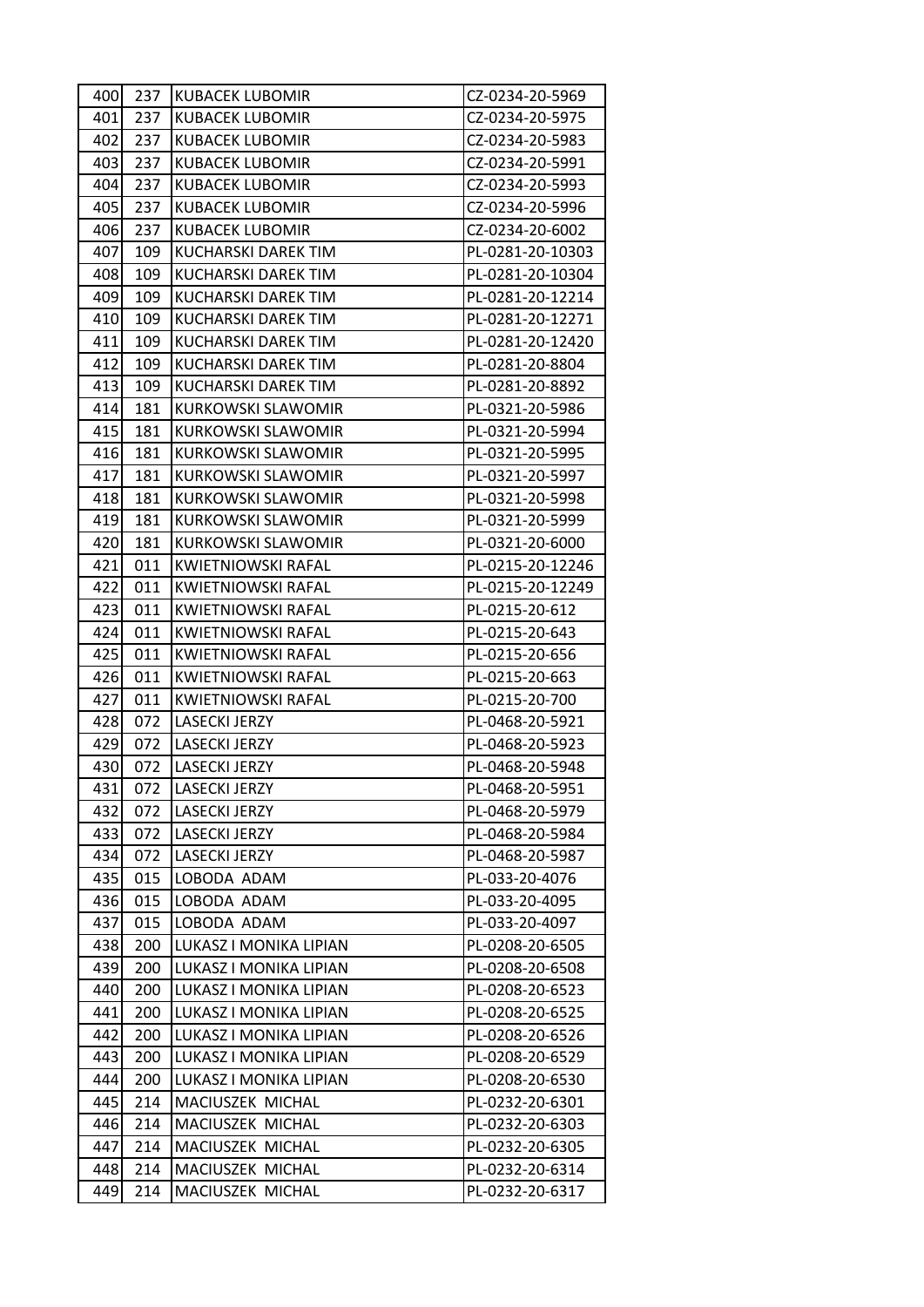| 450 | 214 | MACIUSZEK MICHAL           | PL-0232-20-6320  |
|-----|-----|----------------------------|------------------|
| 451 | 214 | MACIUSZEK MICHAL           | PL-0232-20-6323  |
| 452 | 1   | MALEC MAREK II             | PL-0215-20-10817 |
| 453 | 1   | MALEC MAREK II             | PL-0215-20-10850 |
| 454 | 1   | MALEC MAREK II             | PL-0215-20-10851 |
| 455 | 1   | MALEC MAREK II             | PL-0215-20-10859 |
| 456 | 1   | MALEC MAREK II             | PL-0215-20-10881 |
| 457 | 1   | MALEC MAREK II             | PL-0215-20-2322  |
| 458 | 1   | MALEC MAREK II             | PL-0397-20-774   |
| 459 | 059 | <b>MALEC MAREK</b>         | PL-0215-20-10849 |
| 460 | 059 | <b>MALEC MAREK</b>         | PL-0215-20-10858 |
| 461 | 059 | <b>MALEC MAREK</b>         | PL-0215-20-10890 |
| 462 | 059 | <b>MALEC MAREK</b>         | PL-0215-20-10896 |
| 463 | 059 | <b>MALEC MAREK</b>         | PL-0215-20-10897 |
| 464 | 059 | <b>MALEC MAREK</b>         | PL-0215-20-10899 |
| 465 | 059 | <b>MALEC MAREK</b>         | PL-0397-20-776   |
| 466 | 073 | <b>MARCIN LIPKA</b>        | PL-08-20-2251    |
| 467 | 073 | <b>MARCIN LIPKA</b>        | PL-08-20-2254    |
| 468 | 073 | <b>MARCIN LIPKA</b>        | PL-08-20-2256    |
| 469 | 073 | <b>MARCIN LIPKA</b>        | PL-08-20-2257    |
| 470 | 073 | <b>MARCIN LIPKA</b>        | PL-08-20-2261    |
| 471 | 073 | <b>MARCIN LIPKA</b>        | PL-08-20-2262    |
| 472 | 073 | <b>MARCIN LIPKA</b>        | PL-08-20-2266    |
| 473 | 131 | <b>MAREK KONSEK</b>        | PL-0116-20-3835  |
| 474 | 131 | <b>MAREK KONSEK</b>        | PL-0116-20-3838  |
| 475 | 131 | <b>MAREK KONSEK</b>        | PL-0116-20-3844  |
| 476 | 131 | <b>MAREK KONSEK</b>        | PL-0116-20-3846  |
| 477 | 131 | <b>MAREK KONSEK</b>        | PL-0116-20-3848  |
| 478 | 131 | <b>MAREK KONSEK</b>        | PL-0116-20-3850  |
| 479 | 131 | <b>MAREK KONSEK</b>        | PL-0116-20-3919  |
| 480 | 137 | <b>MAREK SKRBEK</b>        | CZ-0198-20-562   |
| 481 | 137 | <b>MAREK SKRBEK</b>        | CZ-0198-20-563   |
| 482 | 137 | <b>MAREK SKRBEK</b>        | CZ-0198-20-564   |
| 483 | 137 | <b>MAREK SKRBEK</b>        | CZ-0198-20-588   |
| 484 | 119 | <b>MAREK SUDOWSKI</b>      | SK-2404-20-1224  |
| 485 | 119 | <b>MAREK SUDOWSKI</b>      | SK-2404-20-1225  |
| 486 | 119 | <b>MAREK SUDOWSKI</b>      | SK-2404-20-1260  |
| 487 | 119 | <b>MAREK SUDOWSKI</b>      | SK-2404-20-1271  |
| 488 | 119 | <b>MAREK SUDOWSKI</b>      | SK-2404-20-1273  |
| 489 | 119 | <b>MAREK SUDOWSKI</b>      | SK-2404-20-1274  |
| 490 | 119 | <b>MAREK SUDOWSKI</b>      | SK-2404-20-1275  |
| 491 | 197 | MARIAN PACZOS CHARYTATYWNE | PL-0412-20-10240 |
| 492 | 197 | MARIAN PACZOS CHARYTATYWNE | PL-0412-20-10255 |
| 493 | 197 | MARIAN PACZOS CHARYTATYWNE | PL-0412-20-2839  |
| 494 | 197 | MARIAN PACZOS CHARYTATYWNE | PL-0412-20-2843  |
| 495 | 197 | MARIAN PACZOS CHARYTATYWNE | PL-0412-20-2845  |
| 496 | 197 | MARIAN PACZOS CHARYTATYWNE | PL-0412-20-3251  |
| 497 | 197 | MARIAN PACZOS CHARYTATYWNE | PL-0412-20-3252  |
| 498 | 068 | MARIUSZ DUDA               | PL-013-20-6004   |
| 499 | 068 | MARIUSZ DUDA               | PL-014-20-9010   |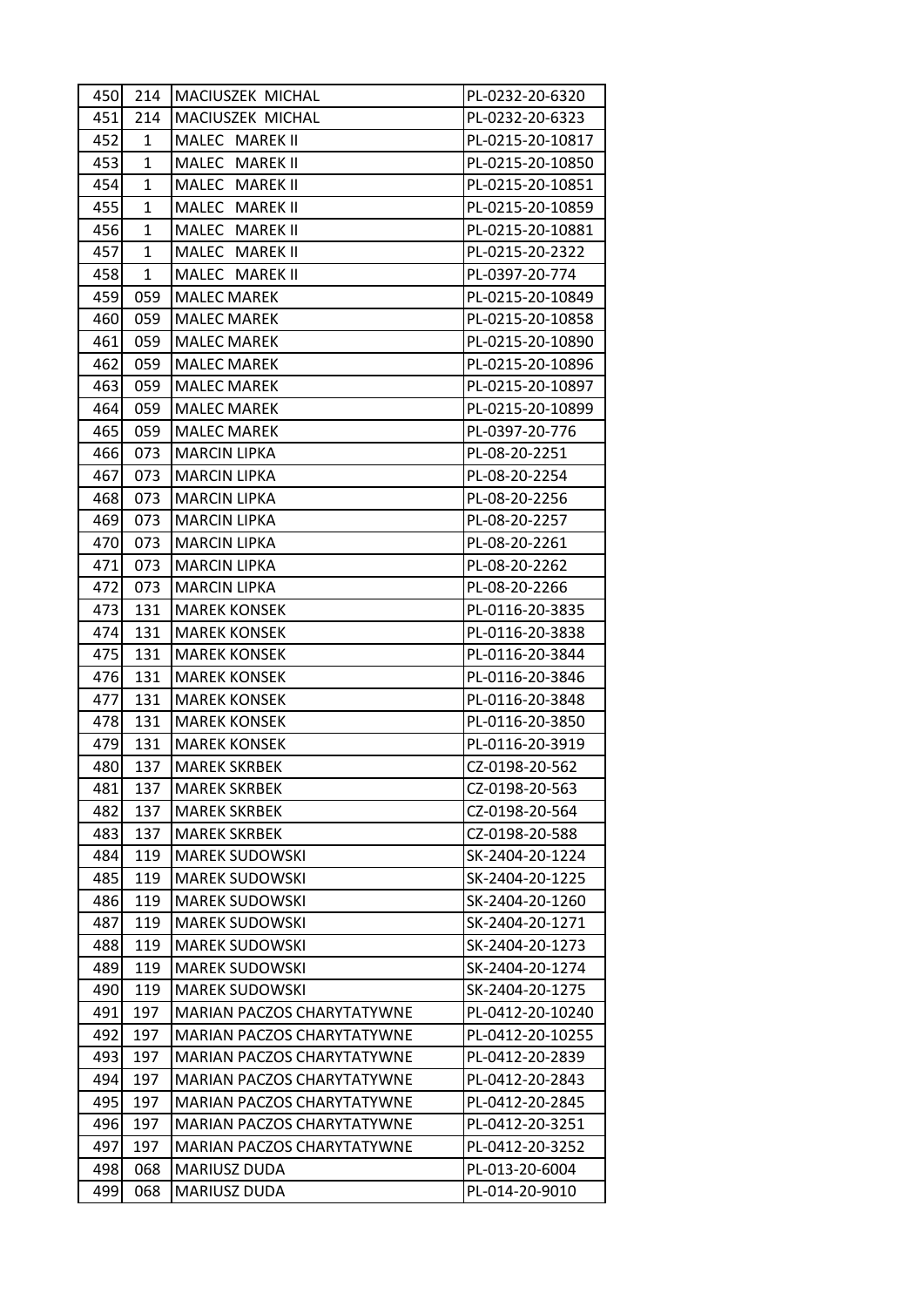| 501<br>068<br><b>MARIUSZ DUDA</b><br>PL-014-20-9025<br>502<br>MARIUSZ DUDA<br>PL-014-20-9026<br>068<br>503<br><b>MARIUSZ DUDA</b><br>PL-014-20-9035<br>068<br>068<br><b>MARIUSZ DUDA</b><br>PL-014-20-9041<br>504<br>505<br>089<br><b>MARIUSZ SZUBA</b><br>PL-0215-20-10363<br>506<br>156<br>MATEUSZ ANDRACZKO<br>PL-0397-20-951<br>507<br>156<br><b>MATEUSZ ANDRACZKO</b><br>PL-0397-20-956<br>508<br>PL-0397-20-963<br>156<br><b>MATEUSZ ANDRACZKO</b><br>156<br>MATEUSZ ANDRACZKO<br>PL-0397-20-965<br>509<br>510<br>156<br><b>MATEUSZ ANDRACZKO</b><br>PL-0397-20-966<br>511<br>156<br>MATEUSZ ANDRACZKO<br>PL-0397-20-969<br>512<br>156<br><b>MATEUSZ ANDRACZKO</b><br>PL-0397-20-977<br>513<br>MATEUSZ WALESA<br>PL-0250-20-10351<br>128<br>128<br>MATEUSZ WALESA<br>PL-0250-20-10352<br>514<br>515<br>022<br><b>MAZIARZ KONRAD</b><br>PL-0311-20-3805<br>516<br>022<br>PL-0311-20-3806<br><b>MAZIARZ KONRAD</b><br>517<br>022<br><b>MAZIARZ KONRAD</b><br>PL-0311-20-3822<br>518<br>022<br><b>MAZIARZ KONRAD</b><br>PL-0311-20-3825<br><b>MAZIARZ KONRAD</b><br>PL-0311-20-3831<br>519<br>022<br>520<br>022<br><b>MAZIARZ KONRAD</b><br>PL-0311-20-3835<br>521<br>022<br><b>MAZIARZ KONRAD</b><br>PL-0311-20-3839<br>522<br>045<br><b>MAZUR KAZIK</b><br>PL-0215-20-377<br>523<br>045<br><b>MAZUR KAZIK</b><br>PL-0215-20-380<br>524<br>045<br><b>MAZUR KAZIK</b><br>PL-0215-20-383<br>525<br>045<br><b>MAZUR KAZIK</b><br>PL-0215-20-386<br>526<br>PL-0210-20-4361<br>074<br>MIAZEK -JANICKI<br>527<br>074<br>MIAZEK -JANICKI<br>PL-0210-20-5806<br>528<br>074<br>MIAZEK -JANICKI<br>PL-0210-20-5810<br>529<br>PL-0210-20-5817<br>074<br>MIAZEK - JANICKI<br>530<br>074<br>MIAZEK -JANICKI<br>PL-0210-20-5824<br>531<br>PL-0210-20-5825<br>074<br>MIAZEK -JANICKI<br>532<br>074<br>MIAZEK - JANICKI<br>PL-0210-20-5834<br>533<br>MIECZYSLAW KWIETNIOWSKI<br>PL-0215-20-134<br>216<br>534<br>MIECZYSLAW KWIETNIOWSKI<br>PL-0215-20-146<br>216<br>535<br>216<br>MIECZYSLAW KWIETNIOWSKI<br>PL-0215-20-147<br>536<br>216<br>MIECZYSLAW KWIETNIOWSKI<br>PL-0215-20-153<br>537<br>216<br>MIECZYSLAW KWIETNIOWSKI<br>PL-0215-20-160<br>538<br>MIECZYSLAW KWIETNIOWSKI<br>PL-0215-20-164<br>216<br>539<br>PL-0215-20-166<br>216<br>MIECZYSLAW KWIETNIOWSKI<br>540<br>067<br>MIROSLAW WARDA<br>PL-0211-20-8082<br>541<br>067<br>PL-0211-20-8113<br>MIROSLAW WARDA<br>542<br>067<br>MIROSLAW WARDA<br>PL-0211-20-8130<br>543<br>067<br>MIROSLAW WARDA<br>PL-0211-20-8134<br>067<br>PL-0211-20-8142<br>544<br>MIROSLAW WARDA<br>545<br>067<br>MIROSLAW WARDA<br>PL-0211-20-8144<br>546<br>067<br>MIROSLAW WARDA<br>PL-0211-20-8145<br>547<br>005<br>MMMMM DANILOWICZ<br>PL-0215-20-11106<br>548<br>005<br>MMMMM DANILOWICZ<br>PL-0215-20-11116<br>549<br>005<br>MMMMM DANILOWICZ<br>PL-0215-20-11131 | 500 | 068 | <b>MARIUSZ DUDA</b> | PL-014-20-9024 |
|----------------------------------------------------------------------------------------------------------------------------------------------------------------------------------------------------------------------------------------------------------------------------------------------------------------------------------------------------------------------------------------------------------------------------------------------------------------------------------------------------------------------------------------------------------------------------------------------------------------------------------------------------------------------------------------------------------------------------------------------------------------------------------------------------------------------------------------------------------------------------------------------------------------------------------------------------------------------------------------------------------------------------------------------------------------------------------------------------------------------------------------------------------------------------------------------------------------------------------------------------------------------------------------------------------------------------------------------------------------------------------------------------------------------------------------------------------------------------------------------------------------------------------------------------------------------------------------------------------------------------------------------------------------------------------------------------------------------------------------------------------------------------------------------------------------------------------------------------------------------------------------------------------------------------------------------------------------------------------------------------------------------------------------------------------------------------------------------------------------------------------------------------------------------------------------------------------------------------------------------------------------------------------------------------------------------------------------------------------------------------------------------------------------------------------------------------------------------------------------------------------------------------------------------------------------------------------------------------------------------------------------------------------------------------------------------------------------------------------------------------------------------------------------------------|-----|-----|---------------------|----------------|
|                                                                                                                                                                                                                                                                                                                                                                                                                                                                                                                                                                                                                                                                                                                                                                                                                                                                                                                                                                                                                                                                                                                                                                                                                                                                                                                                                                                                                                                                                                                                                                                                                                                                                                                                                                                                                                                                                                                                                                                                                                                                                                                                                                                                                                                                                                                                                                                                                                                                                                                                                                                                                                                                                                                                                                                                    |     |     |                     |                |
|                                                                                                                                                                                                                                                                                                                                                                                                                                                                                                                                                                                                                                                                                                                                                                                                                                                                                                                                                                                                                                                                                                                                                                                                                                                                                                                                                                                                                                                                                                                                                                                                                                                                                                                                                                                                                                                                                                                                                                                                                                                                                                                                                                                                                                                                                                                                                                                                                                                                                                                                                                                                                                                                                                                                                                                                    |     |     |                     |                |
|                                                                                                                                                                                                                                                                                                                                                                                                                                                                                                                                                                                                                                                                                                                                                                                                                                                                                                                                                                                                                                                                                                                                                                                                                                                                                                                                                                                                                                                                                                                                                                                                                                                                                                                                                                                                                                                                                                                                                                                                                                                                                                                                                                                                                                                                                                                                                                                                                                                                                                                                                                                                                                                                                                                                                                                                    |     |     |                     |                |
|                                                                                                                                                                                                                                                                                                                                                                                                                                                                                                                                                                                                                                                                                                                                                                                                                                                                                                                                                                                                                                                                                                                                                                                                                                                                                                                                                                                                                                                                                                                                                                                                                                                                                                                                                                                                                                                                                                                                                                                                                                                                                                                                                                                                                                                                                                                                                                                                                                                                                                                                                                                                                                                                                                                                                                                                    |     |     |                     |                |
|                                                                                                                                                                                                                                                                                                                                                                                                                                                                                                                                                                                                                                                                                                                                                                                                                                                                                                                                                                                                                                                                                                                                                                                                                                                                                                                                                                                                                                                                                                                                                                                                                                                                                                                                                                                                                                                                                                                                                                                                                                                                                                                                                                                                                                                                                                                                                                                                                                                                                                                                                                                                                                                                                                                                                                                                    |     |     |                     |                |
|                                                                                                                                                                                                                                                                                                                                                                                                                                                                                                                                                                                                                                                                                                                                                                                                                                                                                                                                                                                                                                                                                                                                                                                                                                                                                                                                                                                                                                                                                                                                                                                                                                                                                                                                                                                                                                                                                                                                                                                                                                                                                                                                                                                                                                                                                                                                                                                                                                                                                                                                                                                                                                                                                                                                                                                                    |     |     |                     |                |
|                                                                                                                                                                                                                                                                                                                                                                                                                                                                                                                                                                                                                                                                                                                                                                                                                                                                                                                                                                                                                                                                                                                                                                                                                                                                                                                                                                                                                                                                                                                                                                                                                                                                                                                                                                                                                                                                                                                                                                                                                                                                                                                                                                                                                                                                                                                                                                                                                                                                                                                                                                                                                                                                                                                                                                                                    |     |     |                     |                |
|                                                                                                                                                                                                                                                                                                                                                                                                                                                                                                                                                                                                                                                                                                                                                                                                                                                                                                                                                                                                                                                                                                                                                                                                                                                                                                                                                                                                                                                                                                                                                                                                                                                                                                                                                                                                                                                                                                                                                                                                                                                                                                                                                                                                                                                                                                                                                                                                                                                                                                                                                                                                                                                                                                                                                                                                    |     |     |                     |                |
|                                                                                                                                                                                                                                                                                                                                                                                                                                                                                                                                                                                                                                                                                                                                                                                                                                                                                                                                                                                                                                                                                                                                                                                                                                                                                                                                                                                                                                                                                                                                                                                                                                                                                                                                                                                                                                                                                                                                                                                                                                                                                                                                                                                                                                                                                                                                                                                                                                                                                                                                                                                                                                                                                                                                                                                                    |     |     |                     |                |
|                                                                                                                                                                                                                                                                                                                                                                                                                                                                                                                                                                                                                                                                                                                                                                                                                                                                                                                                                                                                                                                                                                                                                                                                                                                                                                                                                                                                                                                                                                                                                                                                                                                                                                                                                                                                                                                                                                                                                                                                                                                                                                                                                                                                                                                                                                                                                                                                                                                                                                                                                                                                                                                                                                                                                                                                    |     |     |                     |                |
|                                                                                                                                                                                                                                                                                                                                                                                                                                                                                                                                                                                                                                                                                                                                                                                                                                                                                                                                                                                                                                                                                                                                                                                                                                                                                                                                                                                                                                                                                                                                                                                                                                                                                                                                                                                                                                                                                                                                                                                                                                                                                                                                                                                                                                                                                                                                                                                                                                                                                                                                                                                                                                                                                                                                                                                                    |     |     |                     |                |
|                                                                                                                                                                                                                                                                                                                                                                                                                                                                                                                                                                                                                                                                                                                                                                                                                                                                                                                                                                                                                                                                                                                                                                                                                                                                                                                                                                                                                                                                                                                                                                                                                                                                                                                                                                                                                                                                                                                                                                                                                                                                                                                                                                                                                                                                                                                                                                                                                                                                                                                                                                                                                                                                                                                                                                                                    |     |     |                     |                |
|                                                                                                                                                                                                                                                                                                                                                                                                                                                                                                                                                                                                                                                                                                                                                                                                                                                                                                                                                                                                                                                                                                                                                                                                                                                                                                                                                                                                                                                                                                                                                                                                                                                                                                                                                                                                                                                                                                                                                                                                                                                                                                                                                                                                                                                                                                                                                                                                                                                                                                                                                                                                                                                                                                                                                                                                    |     |     |                     |                |
|                                                                                                                                                                                                                                                                                                                                                                                                                                                                                                                                                                                                                                                                                                                                                                                                                                                                                                                                                                                                                                                                                                                                                                                                                                                                                                                                                                                                                                                                                                                                                                                                                                                                                                                                                                                                                                                                                                                                                                                                                                                                                                                                                                                                                                                                                                                                                                                                                                                                                                                                                                                                                                                                                                                                                                                                    |     |     |                     |                |
|                                                                                                                                                                                                                                                                                                                                                                                                                                                                                                                                                                                                                                                                                                                                                                                                                                                                                                                                                                                                                                                                                                                                                                                                                                                                                                                                                                                                                                                                                                                                                                                                                                                                                                                                                                                                                                                                                                                                                                                                                                                                                                                                                                                                                                                                                                                                                                                                                                                                                                                                                                                                                                                                                                                                                                                                    |     |     |                     |                |
|                                                                                                                                                                                                                                                                                                                                                                                                                                                                                                                                                                                                                                                                                                                                                                                                                                                                                                                                                                                                                                                                                                                                                                                                                                                                                                                                                                                                                                                                                                                                                                                                                                                                                                                                                                                                                                                                                                                                                                                                                                                                                                                                                                                                                                                                                                                                                                                                                                                                                                                                                                                                                                                                                                                                                                                                    |     |     |                     |                |
|                                                                                                                                                                                                                                                                                                                                                                                                                                                                                                                                                                                                                                                                                                                                                                                                                                                                                                                                                                                                                                                                                                                                                                                                                                                                                                                                                                                                                                                                                                                                                                                                                                                                                                                                                                                                                                                                                                                                                                                                                                                                                                                                                                                                                                                                                                                                                                                                                                                                                                                                                                                                                                                                                                                                                                                                    |     |     |                     |                |
|                                                                                                                                                                                                                                                                                                                                                                                                                                                                                                                                                                                                                                                                                                                                                                                                                                                                                                                                                                                                                                                                                                                                                                                                                                                                                                                                                                                                                                                                                                                                                                                                                                                                                                                                                                                                                                                                                                                                                                                                                                                                                                                                                                                                                                                                                                                                                                                                                                                                                                                                                                                                                                                                                                                                                                                                    |     |     |                     |                |
|                                                                                                                                                                                                                                                                                                                                                                                                                                                                                                                                                                                                                                                                                                                                                                                                                                                                                                                                                                                                                                                                                                                                                                                                                                                                                                                                                                                                                                                                                                                                                                                                                                                                                                                                                                                                                                                                                                                                                                                                                                                                                                                                                                                                                                                                                                                                                                                                                                                                                                                                                                                                                                                                                                                                                                                                    |     |     |                     |                |
|                                                                                                                                                                                                                                                                                                                                                                                                                                                                                                                                                                                                                                                                                                                                                                                                                                                                                                                                                                                                                                                                                                                                                                                                                                                                                                                                                                                                                                                                                                                                                                                                                                                                                                                                                                                                                                                                                                                                                                                                                                                                                                                                                                                                                                                                                                                                                                                                                                                                                                                                                                                                                                                                                                                                                                                                    |     |     |                     |                |
|                                                                                                                                                                                                                                                                                                                                                                                                                                                                                                                                                                                                                                                                                                                                                                                                                                                                                                                                                                                                                                                                                                                                                                                                                                                                                                                                                                                                                                                                                                                                                                                                                                                                                                                                                                                                                                                                                                                                                                                                                                                                                                                                                                                                                                                                                                                                                                                                                                                                                                                                                                                                                                                                                                                                                                                                    |     |     |                     |                |
|                                                                                                                                                                                                                                                                                                                                                                                                                                                                                                                                                                                                                                                                                                                                                                                                                                                                                                                                                                                                                                                                                                                                                                                                                                                                                                                                                                                                                                                                                                                                                                                                                                                                                                                                                                                                                                                                                                                                                                                                                                                                                                                                                                                                                                                                                                                                                                                                                                                                                                                                                                                                                                                                                                                                                                                                    |     |     |                     |                |
|                                                                                                                                                                                                                                                                                                                                                                                                                                                                                                                                                                                                                                                                                                                                                                                                                                                                                                                                                                                                                                                                                                                                                                                                                                                                                                                                                                                                                                                                                                                                                                                                                                                                                                                                                                                                                                                                                                                                                                                                                                                                                                                                                                                                                                                                                                                                                                                                                                                                                                                                                                                                                                                                                                                                                                                                    |     |     |                     |                |
|                                                                                                                                                                                                                                                                                                                                                                                                                                                                                                                                                                                                                                                                                                                                                                                                                                                                                                                                                                                                                                                                                                                                                                                                                                                                                                                                                                                                                                                                                                                                                                                                                                                                                                                                                                                                                                                                                                                                                                                                                                                                                                                                                                                                                                                                                                                                                                                                                                                                                                                                                                                                                                                                                                                                                                                                    |     |     |                     |                |
|                                                                                                                                                                                                                                                                                                                                                                                                                                                                                                                                                                                                                                                                                                                                                                                                                                                                                                                                                                                                                                                                                                                                                                                                                                                                                                                                                                                                                                                                                                                                                                                                                                                                                                                                                                                                                                                                                                                                                                                                                                                                                                                                                                                                                                                                                                                                                                                                                                                                                                                                                                                                                                                                                                                                                                                                    |     |     |                     |                |
|                                                                                                                                                                                                                                                                                                                                                                                                                                                                                                                                                                                                                                                                                                                                                                                                                                                                                                                                                                                                                                                                                                                                                                                                                                                                                                                                                                                                                                                                                                                                                                                                                                                                                                                                                                                                                                                                                                                                                                                                                                                                                                                                                                                                                                                                                                                                                                                                                                                                                                                                                                                                                                                                                                                                                                                                    |     |     |                     |                |
|                                                                                                                                                                                                                                                                                                                                                                                                                                                                                                                                                                                                                                                                                                                                                                                                                                                                                                                                                                                                                                                                                                                                                                                                                                                                                                                                                                                                                                                                                                                                                                                                                                                                                                                                                                                                                                                                                                                                                                                                                                                                                                                                                                                                                                                                                                                                                                                                                                                                                                                                                                                                                                                                                                                                                                                                    |     |     |                     |                |
|                                                                                                                                                                                                                                                                                                                                                                                                                                                                                                                                                                                                                                                                                                                                                                                                                                                                                                                                                                                                                                                                                                                                                                                                                                                                                                                                                                                                                                                                                                                                                                                                                                                                                                                                                                                                                                                                                                                                                                                                                                                                                                                                                                                                                                                                                                                                                                                                                                                                                                                                                                                                                                                                                                                                                                                                    |     |     |                     |                |
|                                                                                                                                                                                                                                                                                                                                                                                                                                                                                                                                                                                                                                                                                                                                                                                                                                                                                                                                                                                                                                                                                                                                                                                                                                                                                                                                                                                                                                                                                                                                                                                                                                                                                                                                                                                                                                                                                                                                                                                                                                                                                                                                                                                                                                                                                                                                                                                                                                                                                                                                                                                                                                                                                                                                                                                                    |     |     |                     |                |
|                                                                                                                                                                                                                                                                                                                                                                                                                                                                                                                                                                                                                                                                                                                                                                                                                                                                                                                                                                                                                                                                                                                                                                                                                                                                                                                                                                                                                                                                                                                                                                                                                                                                                                                                                                                                                                                                                                                                                                                                                                                                                                                                                                                                                                                                                                                                                                                                                                                                                                                                                                                                                                                                                                                                                                                                    |     |     |                     |                |
|                                                                                                                                                                                                                                                                                                                                                                                                                                                                                                                                                                                                                                                                                                                                                                                                                                                                                                                                                                                                                                                                                                                                                                                                                                                                                                                                                                                                                                                                                                                                                                                                                                                                                                                                                                                                                                                                                                                                                                                                                                                                                                                                                                                                                                                                                                                                                                                                                                                                                                                                                                                                                                                                                                                                                                                                    |     |     |                     |                |
|                                                                                                                                                                                                                                                                                                                                                                                                                                                                                                                                                                                                                                                                                                                                                                                                                                                                                                                                                                                                                                                                                                                                                                                                                                                                                                                                                                                                                                                                                                                                                                                                                                                                                                                                                                                                                                                                                                                                                                                                                                                                                                                                                                                                                                                                                                                                                                                                                                                                                                                                                                                                                                                                                                                                                                                                    |     |     |                     |                |
|                                                                                                                                                                                                                                                                                                                                                                                                                                                                                                                                                                                                                                                                                                                                                                                                                                                                                                                                                                                                                                                                                                                                                                                                                                                                                                                                                                                                                                                                                                                                                                                                                                                                                                                                                                                                                                                                                                                                                                                                                                                                                                                                                                                                                                                                                                                                                                                                                                                                                                                                                                                                                                                                                                                                                                                                    |     |     |                     |                |
|                                                                                                                                                                                                                                                                                                                                                                                                                                                                                                                                                                                                                                                                                                                                                                                                                                                                                                                                                                                                                                                                                                                                                                                                                                                                                                                                                                                                                                                                                                                                                                                                                                                                                                                                                                                                                                                                                                                                                                                                                                                                                                                                                                                                                                                                                                                                                                                                                                                                                                                                                                                                                                                                                                                                                                                                    |     |     |                     |                |
|                                                                                                                                                                                                                                                                                                                                                                                                                                                                                                                                                                                                                                                                                                                                                                                                                                                                                                                                                                                                                                                                                                                                                                                                                                                                                                                                                                                                                                                                                                                                                                                                                                                                                                                                                                                                                                                                                                                                                                                                                                                                                                                                                                                                                                                                                                                                                                                                                                                                                                                                                                                                                                                                                                                                                                                                    |     |     |                     |                |
|                                                                                                                                                                                                                                                                                                                                                                                                                                                                                                                                                                                                                                                                                                                                                                                                                                                                                                                                                                                                                                                                                                                                                                                                                                                                                                                                                                                                                                                                                                                                                                                                                                                                                                                                                                                                                                                                                                                                                                                                                                                                                                                                                                                                                                                                                                                                                                                                                                                                                                                                                                                                                                                                                                                                                                                                    |     |     |                     |                |
|                                                                                                                                                                                                                                                                                                                                                                                                                                                                                                                                                                                                                                                                                                                                                                                                                                                                                                                                                                                                                                                                                                                                                                                                                                                                                                                                                                                                                                                                                                                                                                                                                                                                                                                                                                                                                                                                                                                                                                                                                                                                                                                                                                                                                                                                                                                                                                                                                                                                                                                                                                                                                                                                                                                                                                                                    |     |     |                     |                |
|                                                                                                                                                                                                                                                                                                                                                                                                                                                                                                                                                                                                                                                                                                                                                                                                                                                                                                                                                                                                                                                                                                                                                                                                                                                                                                                                                                                                                                                                                                                                                                                                                                                                                                                                                                                                                                                                                                                                                                                                                                                                                                                                                                                                                                                                                                                                                                                                                                                                                                                                                                                                                                                                                                                                                                                                    |     |     |                     |                |
|                                                                                                                                                                                                                                                                                                                                                                                                                                                                                                                                                                                                                                                                                                                                                                                                                                                                                                                                                                                                                                                                                                                                                                                                                                                                                                                                                                                                                                                                                                                                                                                                                                                                                                                                                                                                                                                                                                                                                                                                                                                                                                                                                                                                                                                                                                                                                                                                                                                                                                                                                                                                                                                                                                                                                                                                    |     |     |                     |                |
|                                                                                                                                                                                                                                                                                                                                                                                                                                                                                                                                                                                                                                                                                                                                                                                                                                                                                                                                                                                                                                                                                                                                                                                                                                                                                                                                                                                                                                                                                                                                                                                                                                                                                                                                                                                                                                                                                                                                                                                                                                                                                                                                                                                                                                                                                                                                                                                                                                                                                                                                                                                                                                                                                                                                                                                                    |     |     |                     |                |
|                                                                                                                                                                                                                                                                                                                                                                                                                                                                                                                                                                                                                                                                                                                                                                                                                                                                                                                                                                                                                                                                                                                                                                                                                                                                                                                                                                                                                                                                                                                                                                                                                                                                                                                                                                                                                                                                                                                                                                                                                                                                                                                                                                                                                                                                                                                                                                                                                                                                                                                                                                                                                                                                                                                                                                                                    |     |     |                     |                |
|                                                                                                                                                                                                                                                                                                                                                                                                                                                                                                                                                                                                                                                                                                                                                                                                                                                                                                                                                                                                                                                                                                                                                                                                                                                                                                                                                                                                                                                                                                                                                                                                                                                                                                                                                                                                                                                                                                                                                                                                                                                                                                                                                                                                                                                                                                                                                                                                                                                                                                                                                                                                                                                                                                                                                                                                    |     |     |                     |                |
|                                                                                                                                                                                                                                                                                                                                                                                                                                                                                                                                                                                                                                                                                                                                                                                                                                                                                                                                                                                                                                                                                                                                                                                                                                                                                                                                                                                                                                                                                                                                                                                                                                                                                                                                                                                                                                                                                                                                                                                                                                                                                                                                                                                                                                                                                                                                                                                                                                                                                                                                                                                                                                                                                                                                                                                                    |     |     |                     |                |
|                                                                                                                                                                                                                                                                                                                                                                                                                                                                                                                                                                                                                                                                                                                                                                                                                                                                                                                                                                                                                                                                                                                                                                                                                                                                                                                                                                                                                                                                                                                                                                                                                                                                                                                                                                                                                                                                                                                                                                                                                                                                                                                                                                                                                                                                                                                                                                                                                                                                                                                                                                                                                                                                                                                                                                                                    |     |     |                     |                |
|                                                                                                                                                                                                                                                                                                                                                                                                                                                                                                                                                                                                                                                                                                                                                                                                                                                                                                                                                                                                                                                                                                                                                                                                                                                                                                                                                                                                                                                                                                                                                                                                                                                                                                                                                                                                                                                                                                                                                                                                                                                                                                                                                                                                                                                                                                                                                                                                                                                                                                                                                                                                                                                                                                                                                                                                    |     |     |                     |                |
|                                                                                                                                                                                                                                                                                                                                                                                                                                                                                                                                                                                                                                                                                                                                                                                                                                                                                                                                                                                                                                                                                                                                                                                                                                                                                                                                                                                                                                                                                                                                                                                                                                                                                                                                                                                                                                                                                                                                                                                                                                                                                                                                                                                                                                                                                                                                                                                                                                                                                                                                                                                                                                                                                                                                                                                                    |     |     |                     |                |
|                                                                                                                                                                                                                                                                                                                                                                                                                                                                                                                                                                                                                                                                                                                                                                                                                                                                                                                                                                                                                                                                                                                                                                                                                                                                                                                                                                                                                                                                                                                                                                                                                                                                                                                                                                                                                                                                                                                                                                                                                                                                                                                                                                                                                                                                                                                                                                                                                                                                                                                                                                                                                                                                                                                                                                                                    |     |     |                     |                |
|                                                                                                                                                                                                                                                                                                                                                                                                                                                                                                                                                                                                                                                                                                                                                                                                                                                                                                                                                                                                                                                                                                                                                                                                                                                                                                                                                                                                                                                                                                                                                                                                                                                                                                                                                                                                                                                                                                                                                                                                                                                                                                                                                                                                                                                                                                                                                                                                                                                                                                                                                                                                                                                                                                                                                                                                    |     |     |                     |                |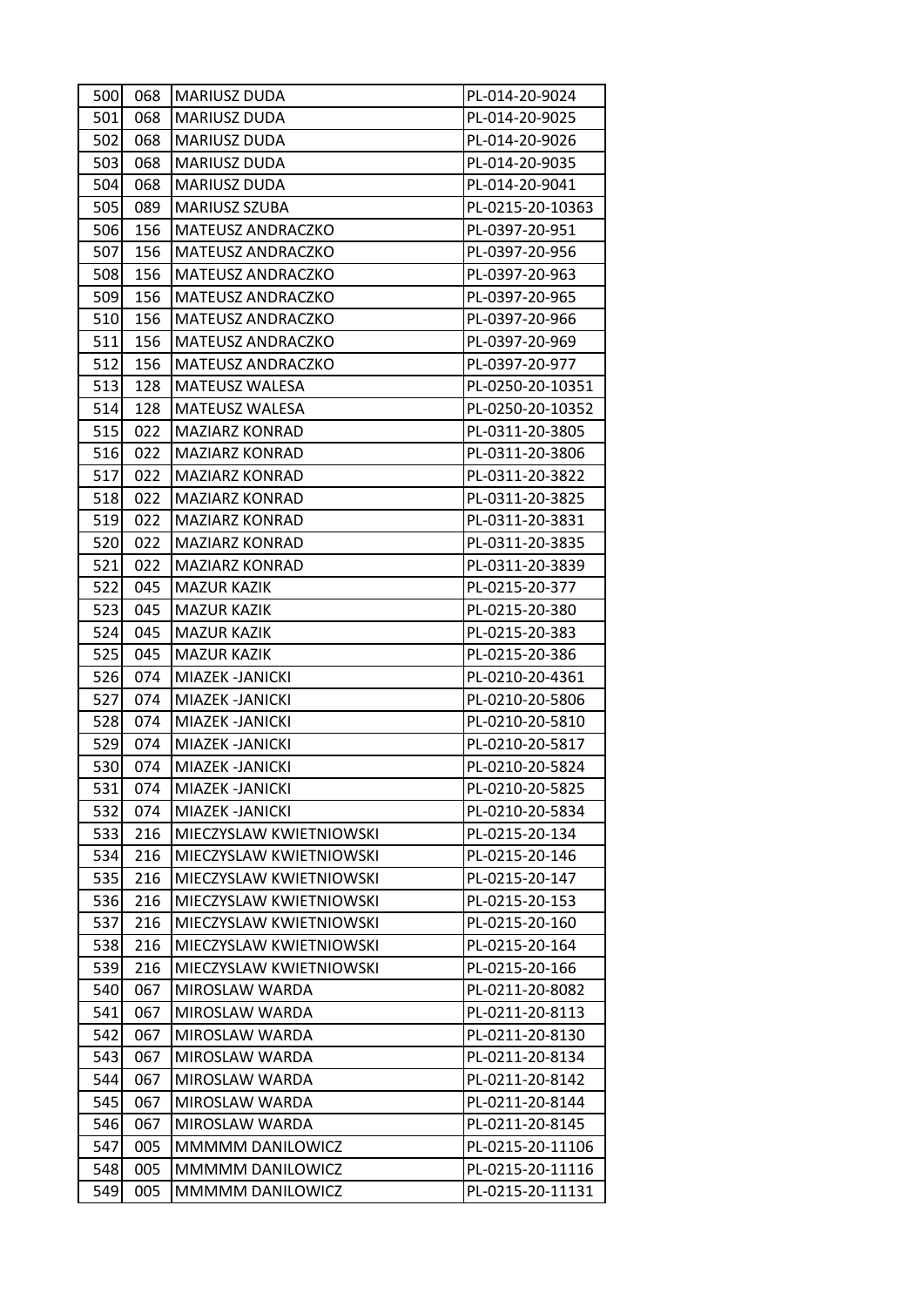| 550 | 005 | MMMMM DANILOWICZ          | PL-0215-20-11156 |
|-----|-----|---------------------------|------------------|
| 551 | 005 | MMMMM DANILOWICZ          | PL-0215-20-11167 |
| 552 | 005 | MMMMM DANILOWICZ          | PL-0215-20-11183 |
| 553 | 005 | MMMMM DANILOWICZ          | PL-0215-20-11196 |
| 554 | 191 | <b>NACULAK ARTUR</b>      | PL-0413-20-9304  |
| 555 | 191 | <b>NACULAK ARTUR</b>      | PL-0413-20-9326  |
| 556 | 191 | <b>NACULAK ARTUR</b>      | PL-0413-20-9327  |
| 557 | 191 | <b>NACULAK ARTUR</b>      | PL-0413-20-9351  |
| 558 | 191 | <b>NACULAK ARTUR</b>      | PL-0413-20-9375  |
| 559 | 191 | <b>NACULAK ARTUR</b>      | PL-0413-20-9380  |
| 560 | 191 | <b>NACULAK ARTUR</b>      | PL-0413-20-9386  |
| 561 | 004 | <b>OBIDZINSKI ROBERT</b>  | PL-0490-20-7061  |
| 562 | 004 | <b>OBIDZINSKI ROBERT</b>  | PL-0490-20-7063  |
| 563 | 004 | <b>OBIDZINSKI ROBERT</b>  | PL-0490-20-7066  |
| 564 | 004 | <b>OBIDZINSKI ROBERT</b>  | PL-0490-20-7071  |
| 565 | 004 | OBIDZINSKI ROBERT         | PL-0490-20-7072  |
| 566 | 004 | <b>OBIDZINSKI ROBERT</b>  | PL-0490-20-7074  |
| 567 | 004 | <b>OBIDZINSKI ROBERT</b>  | PL-0490-20-7075  |
| 568 | 201 | <b>OLA</b>                | PL-0211-20-2475  |
| 569 | 201 | <b>OLA</b>                | PL-0211-20-4505  |
| 570 | 201 | OLA                       | PL-0211-20-4507  |
| 571 | 201 | <b>OLA</b>                | PL-0211-20-4508  |
| 572 | 201 | <b>OLA</b>                | PL-0211-20-4510  |
| 573 | 201 | OLA                       | PL-0211-20-4517  |
| 574 | 201 | <b>OLA</b>                | PL-0211-20-4518  |
| 575 | 230 | <b>OLA TEAM</b>           | PL-0211-20-8999  |
| 576 | 013 | <b>OLIVIER KRAWCZAK</b>   | PL-0139-20-2018  |
| 577 | 013 | <b>OLIVIER KRAWCZAK</b>   | PL-0139-20-2040  |
| 578 | 013 | <b>OLIVIER KRAWCZAK</b>   | PL-0139-20-2058  |
| 579 | 013 | <b>OLIVIER KRAWCZAK</b>   | PL-0139-20-2059  |
| 580 | 013 | <b>OLIVIER KRAWCZAK</b>   | PL-0139-20-2060  |
| 581 | 013 | <b>OLIVIER KRAWCZAK</b>   | PL-0139-20-2069  |
| 582 | 013 | OLIVIER KRAWCZAK          | PL-0139-20-2095  |
| 583 | 084 | <b>OLIWKA TEAM</b>        | PL-0293-20-4942  |
| 584 | 084 | OLIWKA TEAM               | PL-0412-20-7581  |
| 585 | 084 | OLIWKA TEAM               | PL-0412-20-7583  |
| 586 | 084 | OLIWKA TEAM               | PL-0412-20-7588  |
| 587 | 084 | OLIWKA TEAM               | PL-0412-20-7589  |
| 588 | 069 | PAN SEKULSKI I ZELAZNIAKI | PL-0303-20-1044  |
| 589 | 069 | PAN SEKULSKI I ZELAZNIAKI | PL-0303-20-1047  |
| 590 | 069 | PAN SEKULSKI I ZELAZNIAKI | PL-0303-20-1056  |
| 591 | 069 | PAN SEKULSKI I ZELAZNIAKI | PL-0468-20-4110  |
| 592 | 069 | PAN SEKULSKI I ZELAZNIAKI | PL-0468-20-4120  |
| 593 | 069 | PAN SEKULSKI I ZELAZNIAKI | PL-0468-20-4143  |
| 594 | 069 | PAN SEKULSKI I ZELAZNIAKI | PL-0468-20-4160  |
| 595 | 226 | PAWEL MALGORZATA LANDMAN  | PL-0208-20-2186  |
| 596 | 226 | PAWEL MALGORZATA LANDMAN  | PL-0208-20-2731  |
| 597 | 226 | PAWEL MALGORZATA LANDMAN  | PL-0208-20-5180  |
| 598 | 226 | PAWEL MALGORZATA LANDMAN  | PL-0208-20-5185  |
| 599 | 226 | PAWEL MALGORZATA LANDMAN  | PL-0208-20-5187  |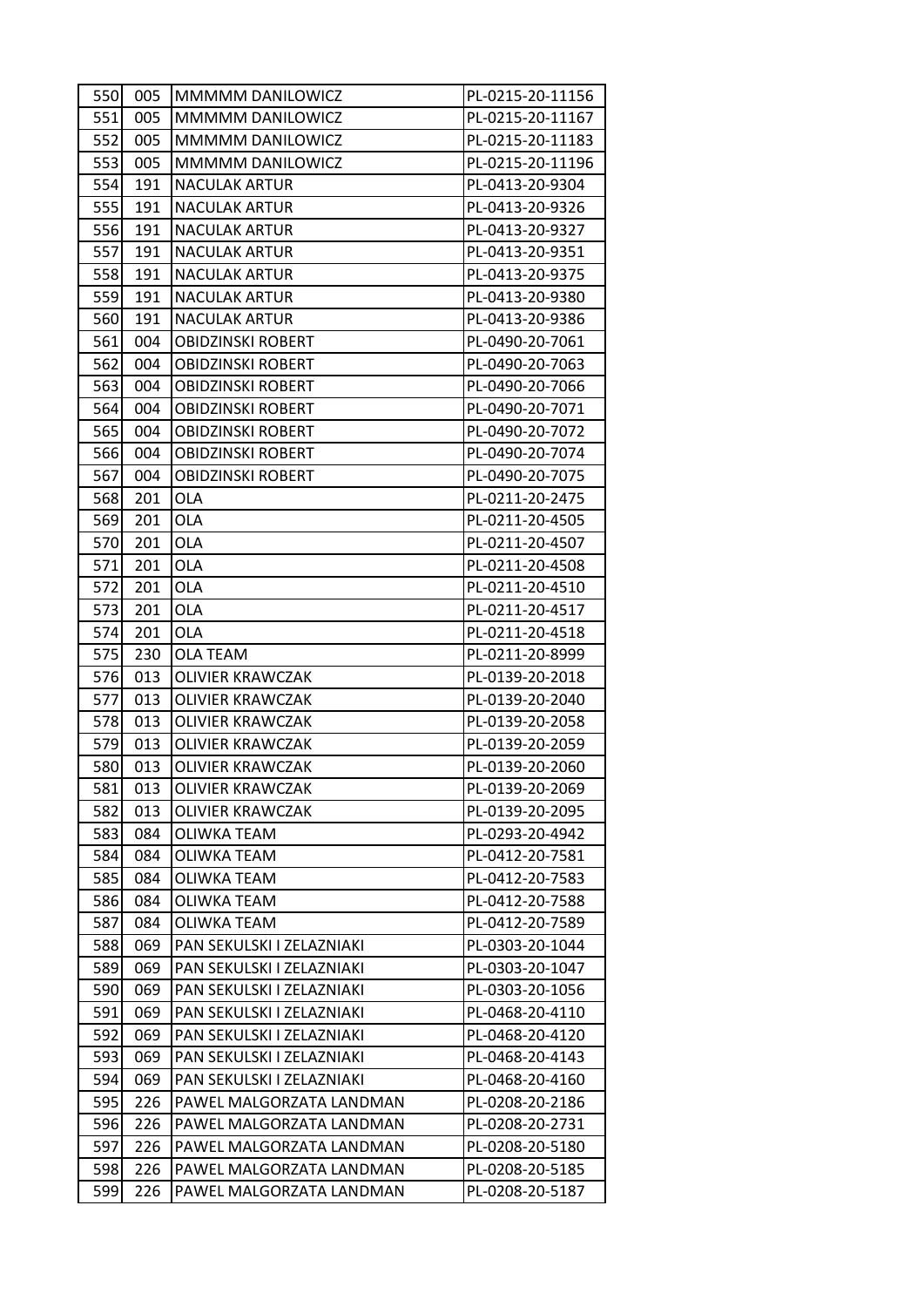| 600 | 226 | PAWEL MALGORZATA LANDMAN | PL-0208-20-5267  |
|-----|-----|--------------------------|------------------|
| 601 | 226 | PAWEL MALGORZATA LANDMAN | PL-0208-20-5270  |
| 602 | 125 | PELIKANT & CZARDYBON     | PL-0111-20-3710  |
| 603 | 125 | PELIKANT & CZARDYBON     | PL-0111-20-4088  |
| 604 | 125 | PELIKANT & CZARDYBON     | PL-0111-20-4090  |
| 605 | 125 | PELIKANT & CZARDYBON     | PL-0129-20-2014  |
| 606 | 125 | PELIKANT & CZARDYBON     | PL-0129-20-2020  |
| 607 | 125 | PELIKANT & CZARDYBON     | PL-0129-20-2036  |
| 608 | 125 | PELIKANT & CZARDYBON     | PL-0129-20-2037  |
| 609 | 150 | <b>PIEROGI</b>           | PL-0441-20-4938  |
| 610 | 150 | <b>PIEROGI</b>           | PL-0441-20-4940  |
| 611 | 150 | <b>PIEROGI</b>           | PL-0441-20-4961  |
| 612 | 150 | PIEROGI                  | PL-0441-20-5024  |
| 613 | 150 | <b>PIEROGI</b>           | PL-0441-20-5029  |
| 614 | 150 | <b>PIEROGI</b>           | PL-0441-20-5031  |
| 615 | 150 | <b>PIEROGI</b>           | PL-07-20-2673    |
| 616 | 042 | PIETRASZEK TOMASZ        | PL-05-20-6743    |
| 617 | 042 | PIETRASZEK TOMASZ        | PL-05-20-6747    |
| 618 | 042 | PIETRASZEK TOMASZ        | PL-05-20-6749    |
| 619 | 042 | PIETRASZEK TOMASZ        | PL-05-20-6752    |
| 620 | 042 | PIETRASZEK TOMASZ        | PL-05-20-6753    |
| 621 | 042 | PIETRASZEK TOMASZ        | PL-05-20-6755    |
| 622 | 053 | <b>PIOCAR</b>            | PL-0422-20-664   |
| 623 | 053 | <b>PIOCAR</b>            | PL-0422-20-692   |
| 624 | 053 | <b>PIOCAR</b>            | PL-0422-20-712   |
| 625 | 053 | <b>PIOCAR</b>            | PL-0422-20-717   |
| 626 | 053 | <b>PIOCAR</b>            | PL-0422-20-719   |
| 627 | 053 | <b>PIOCAR</b>            | PL-0422-20-721   |
| 628 | 053 | <b>PIOCAR</b>            | PL-0422-20-724   |
| 629 | 194 | PIOTR SMYK II            | PL-0463-20-3309  |
| 630 | 194 | PIOTR SMYK II            | PL-0463-20-3310  |
| 631 | 194 | PIOTR SMYK II            | PL-0463-20-3320  |
| 632 | 194 | PIOTR SMYK II            | PL-0463-20-3321  |
| 633 | 194 | PIOTR SMYK II            | PL-0463-20-3336  |
| 634 | 194 | PIOTR SMYK II            | PL-0463-20-3349  |
| 635 | 194 | PIOTR SMYK II            | PL-0463-20-3364  |
| 636 | 147 | PIOTROWSKI TOMASZ        | PL-0285-20-18622 |
| 637 | 147 | PIOTROWSKI TOMASZ        | PL-0285-20-18623 |
| 638 | 147 | PIOTROWSKI TOMASZ        | PL-0285-20-18635 |
| 639 | 147 | PIOTROWSKI TOMASZ        | PL-0285-20-18647 |
| 640 | 147 | PIOTROWSKI TOMASZ        | PL-0285-20-18682 |
| 641 | 147 | PIOTROWSKI TOMASZ        | PL-0285-20-18691 |
| 642 | 147 | PIOTROWSKI TOMASZ        | PL-0285-20-18715 |
| 643 | 102 | PO RA PI                 | PL-0280-20-5502  |
| 644 | 102 | PO RA PI                 | PL-0280-20-5509  |
| 645 | 102 | PO RA PI                 | PL-0280-20-5511  |
| 646 | 102 | PO RA PI                 | PL-0280-20-5521  |
| 647 | 102 | PO RA PI                 | PL-0280-20-5527  |
| 648 | 102 | PO RA PI                 | PL-0280-20-5529  |
| 649 | 102 | PO RA PI                 | PL-0280-20-5531  |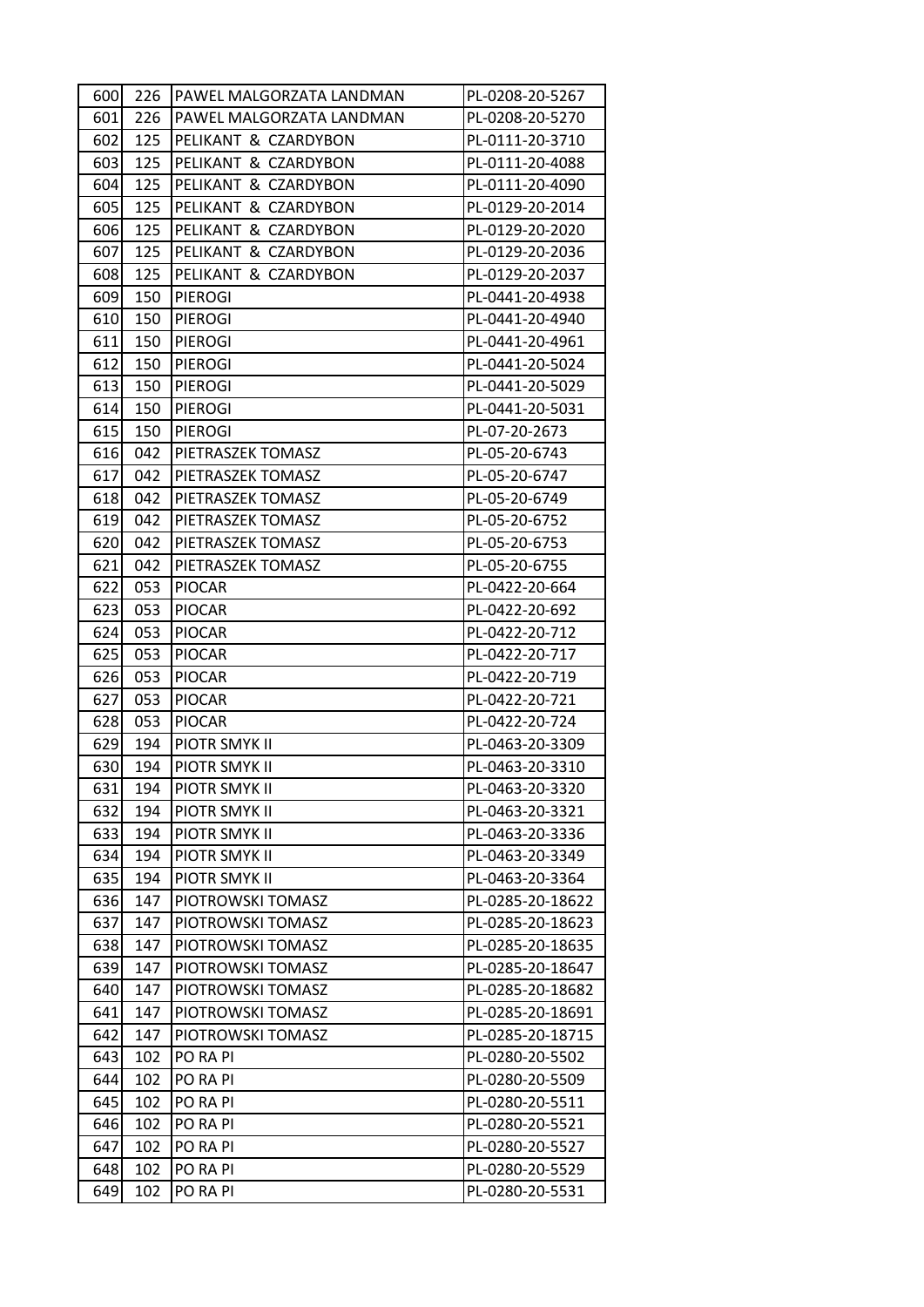| 650 | 157 | POLNIK CZESLAW        | PL-0164-20-1523  |
|-----|-----|-----------------------|------------------|
| 651 | 157 | POLNIK CZESLAW        | PL-0164-20-1525  |
| 652 | 157 | POLNIK CZESLAW        | PL-0164-20-1529  |
| 653 | 157 | POLNIK CZESLAW        | PL-0164-20-1531  |
| 654 | 157 | POLNIK CZESLAW        | PL-0164-20-1544  |
| 655 | 157 | POLNIK CZESLAW        | PL-0164-20-1549  |
| 656 | 157 | POLNIK CZESLAW        | PL-0164-20-1559  |
| 657 | 047 | POTEPSKI WLODZIMIERZ  | PL-0211-20-7551  |
| 658 | 047 | POTEPSKI WLODZIMIERZ  | PL-0211-20-7553  |
| 659 | 047 | POTEPSKI WLODZIMIERZ  | PL-0211-20-7563  |
| 660 | 047 | POTEPSKI WLODZIMIERZ  | PL-0211-20-7567  |
| 661 | 047 | POTEPSKI WLODZIMIERZ  | PL-0211-20-7575  |
| 662 | 047 | POTEPSKI WLODZIMIERZ  | PL-0211-20-855   |
| 663 | 047 | POTEPSKI WLODZIMIERZ  | PL-0211-20-859   |
| 664 | 083 | <b>PROMOTOR</b>       | PL-0129-20-1703  |
| 665 | 083 | <b>PROMOTOR</b>       | PL-0129-20-1765  |
| 666 | 083 | <b>PROMOTOR</b>       | PL-0129-20-1774  |
| 667 | 083 | <b>PROMOTOR</b>       | PL-0129-20-1776  |
| 668 | 083 | <b>PROMOTOR</b>       | PL-0129-20-1780  |
| 669 | 083 | <b>PROMOTOR</b>       | PL-0129-20-1799  |
| 670 | 083 | <b>PROMOTOR</b>       | PL-0143-20-6026  |
| 671 | 145 | PRZEDNIKOWSKI WIESLAW | PL-0306-20-2063  |
| 672 | 145 | PRZEDNIKOWSKI WIESLAW | PL-0306-20-2068  |
| 673 | 145 | PRZEDNIKOWSKI WIESLAW | PL-0306-20-2073  |
| 674 | 145 | PRZEDNIKOWSKI WIESLAW | PL-0306-20-2074  |
| 675 | 145 | PRZEDNIKOWSKI WIESLAW | PL-0306-20-2078  |
| 676 | 145 | PRZEDNIKOWSKI WIESLAW | PL-0306-20-2079  |
| 677 | 145 | PRZEDNIKOWSKI WIESLAW | PL-0306-20-2082  |
| 678 | 148 | PRZEZNACZNIE          | PL-0253-20-2291  |
| 679 | 148 | PRZEZNACZNIE          | PL-0253-20-2294  |
| 680 | 148 | PRZEZNACZNIE          | PL-0253-20-2295  |
| 681 | 148 | PRZEZNACZNIE          | PL-0414-20-19072 |
| 682 | 148 | PRZEZNACZNIE          | PL-0414-20-21330 |
| 683 | 148 | PRZEZNACZNIE          | PL-0414-20-21335 |
| 684 | 101 | RADOSLAW MALYSZ       | PL-0215-20-12065 |
| 685 | 101 | RADOSLAW MALYSZ       | PL-0215-20-12067 |
| 686 | 101 | RADOSLAW MALYSZ       | PL-0215-20-12070 |
| 687 | 115 | RAJCA KRZYSZTOF       | PL-0184-20-1777  |
| 688 | 177 | RIO ADI               | PL-0422-20-1118  |
| 689 | 177 | RIO ADI               | PL-0422-20-1119  |
| 690 | 177 | RIO ADI               | PL-0422-20-1120  |
| 691 | 177 | RIO ADI               | PL-0422-20-1140  |
| 692 | 177 | RIO ADI               | PL-0422-20-1141  |
| 693 | 177 | RIO ADI               | PL-0422-20-1142  |
| 694 | 177 | RIO ADI               | PL-0422-20-5309  |
| 695 | 209 | SANTOS HODOWLA        | PL-208-20-1235   |
| 696 | 209 | <b>SANTOS HODOWLA</b> | PL-208-20-1236   |
| 697 | 209 | SANTOS HODOWLA        | PL-208-20-1237   |
| 698 | 209 | <b>SANTOS HODOWLA</b> | PL-208-20-1239   |
| 699 | 209 | SANTOS HODOWLA        | PL-208-20-1240   |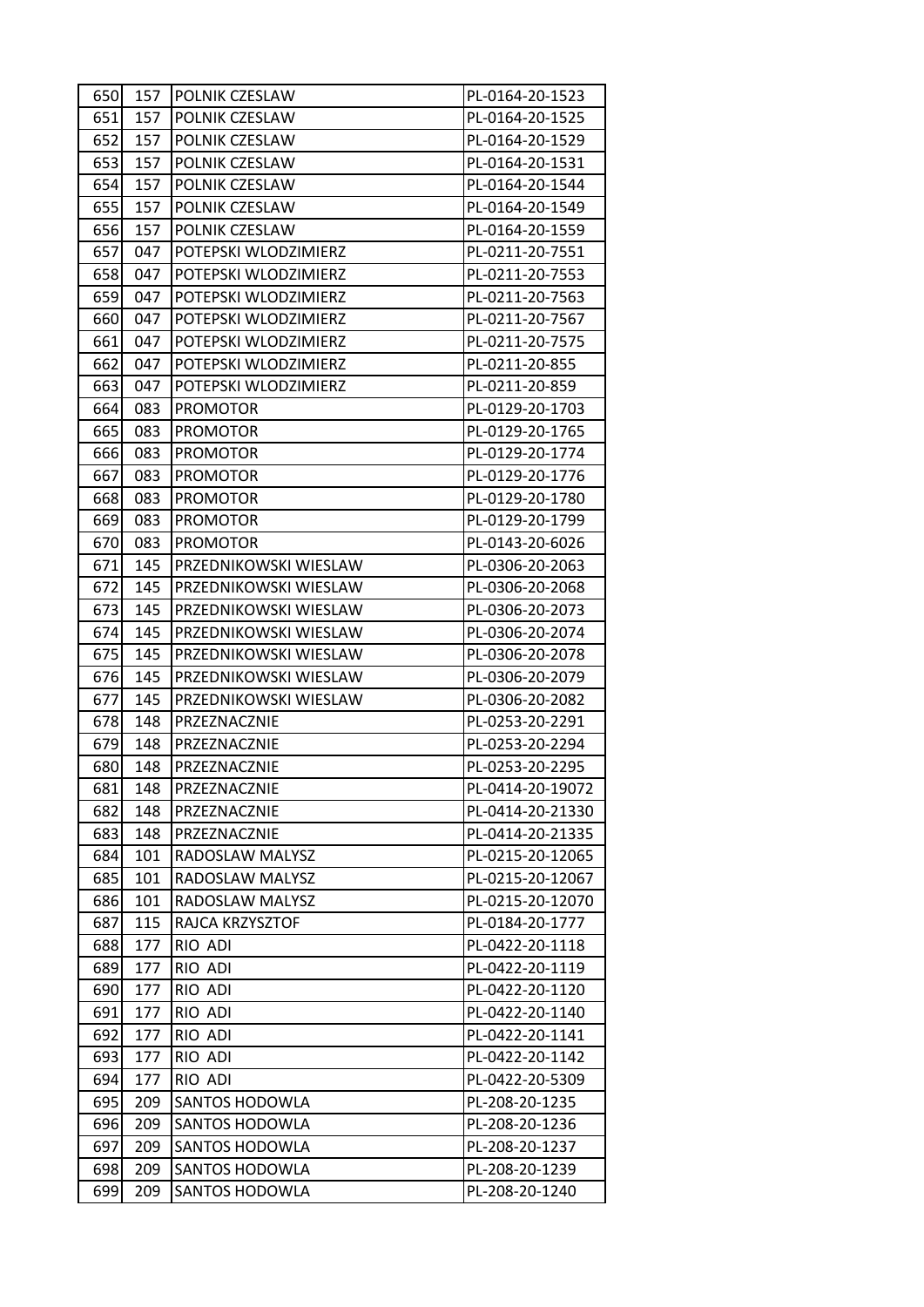| 700 | 209 | <b>SANTOS HODOWLA</b>     | PL-208-20-1242  |
|-----|-----|---------------------------|-----------------|
| 701 | 209 | SANTOS HODOWLA            | PL-208-20-1245  |
| 702 | 040 | SCHNAIDER KRZYSZTOF       | PL-0232-20-8648 |
| 703 | 052 | <b>SERAFIN LESZEK</b>     | PL-0250-20-4004 |
| 704 | 052 | <b>SERAFIN LESZEK</b>     | PL-0250-20-4007 |
| 705 | 052 | <b>SERAFIN LESZEK</b>     | PL-0250-20-4009 |
| 706 | 052 | <b>SERAFIN LESZEK</b>     | PL-0250-20-4011 |
| 707 | 052 | <b>SERAFIN LESZEK</b>     | PL-0250-20-4015 |
| 708 | 052 | <b>SERAFIN LESZEK</b>     | PL-0250-20-4017 |
| 709 | 052 | <b>SERAFIN LESZEK</b>     | PL-0250-20-4019 |
| 710 | 050 | SERZYSKO                  | PL-0478-20-2029 |
| 711 | 050 | SERZYSKO                  | PL-0478-20-2031 |
| 712 | 050 | <b>SERZYSKO</b>           | PL-0478-20-2032 |
| 713 | 050 | SERZYSKO                  | PL-0478-20-2038 |
| 714 | 050 | SERZYSKO                  | PL-0478-20-2039 |
| 715 | 050 | SERZYSKO                  | PL-0478-20-2041 |
| 716 | 050 | SERZYSKO                  | PL-0478-20-2046 |
| 717 | 048 | SEYKOpol JERZY SERZYSKO   | PL-0478-20-2006 |
| 718 | 048 | SEYKOpol JERZY SERZYSKO   | PL-0478-20-2007 |
| 719 | 048 | SEYKOpol JERZY SERZYSKO   | PL-0478-20-2047 |
| 720 | 048 | SEYKOpol JERZY SERZYSKO   | PL-0478-20-2048 |
| 721 | 048 | SEYKOpol JERZY SERZYSKO   | PL-0478-20-2049 |
| 722 | 048 | SEYKOpol JERZY SERZYSKO   | PL-0478-20-2050 |
| 723 | 048 | SEYKOpol JERZY SERZYSKO   | PL-0478-20-2051 |
| 724 | 093 | <b>SLAWOMIR BLASZCZAK</b> | PL-0215-20-2304 |
| 725 | 093 | SLAWOMIR BLASZCZAK        | PL-0215-20-2305 |
| 726 | 093 | SLAWOMIR BLASZCZAK        | PL-0215-20-2306 |
| 727 | 093 | SLAWOMIR BLASZCZAK        | PL-0215-20-2309 |
| 728 | 093 | SLAWOMIR BLASZCZAK        | PL-0215-20-2310 |
| 729 | 093 | <b>SLAWOMIR BLASZCZAK</b> | PL-0215-20-2325 |
| 730 | 093 | <b>SLAWOMIR BLASZCZAK</b> | PL-0215-20-2335 |
| 731 | 108 | SLAWOMIR KLECZAJ          | PL-0180-20-9628 |
| 732 | 108 | SLAWOMIR KLECZAJ          | PL-0180-20-9629 |
| 733 | 108 | <b>SLAWOMIR KLECZAJ</b>   | PL-0180-20-9630 |
| 734 | 108 | <b>SLAWOMIR KLECZAJ</b>   | PL-0180-20-9631 |
| 735 | 108 | <b>SLAWOMIR KLECZAJ</b>   | PL-0180-20-9638 |
| 736 | 108 | <b>SLAWOMIR KLECZAJ</b>   | PL-0180-20-9645 |
| 737 | 108 | SLAWOMIR KLECZAJ          | PL-0180-20-9646 |
| 738 | 039 | <b>SMYK PIOTR</b>         | PL-0210-20-3787 |
| 739 | 039 | <b>SMYK PIOTR</b>         | PL-0210-20-3789 |
| 740 | 039 | <b>SMYK PIOTR</b>         | PL-0210-20-3795 |
| 741 | 039 | <b>SMYK PIOTR</b>         | PL-0210-20-3797 |
| 742 | 039 | <b>SMYK PIOTR</b>         | PL-0210-20-3798 |
| 743 | 039 | <b>SMYK PIOTR</b>         | PL-0210-20-3799 |
| 744 | 039 | <b>SMYK PIOTR</b>         | PL-0210-20-3800 |
| 745 | 158 | SMYK PIOTR III            | PL-0497-20-1644 |
| 746 | 158 | <b>SMYK PIOTR III</b>     | PL-0497-20-1645 |
| 747 | 158 | SMYK PIOTR III            | PL-0497-20-1647 |
| 748 | 158 | <b>SMYK PIOTR III</b>     | PL-0497-20-1648 |
| 749 | 158 | SMYK PIOTR III            | PL-0497-20-1649 |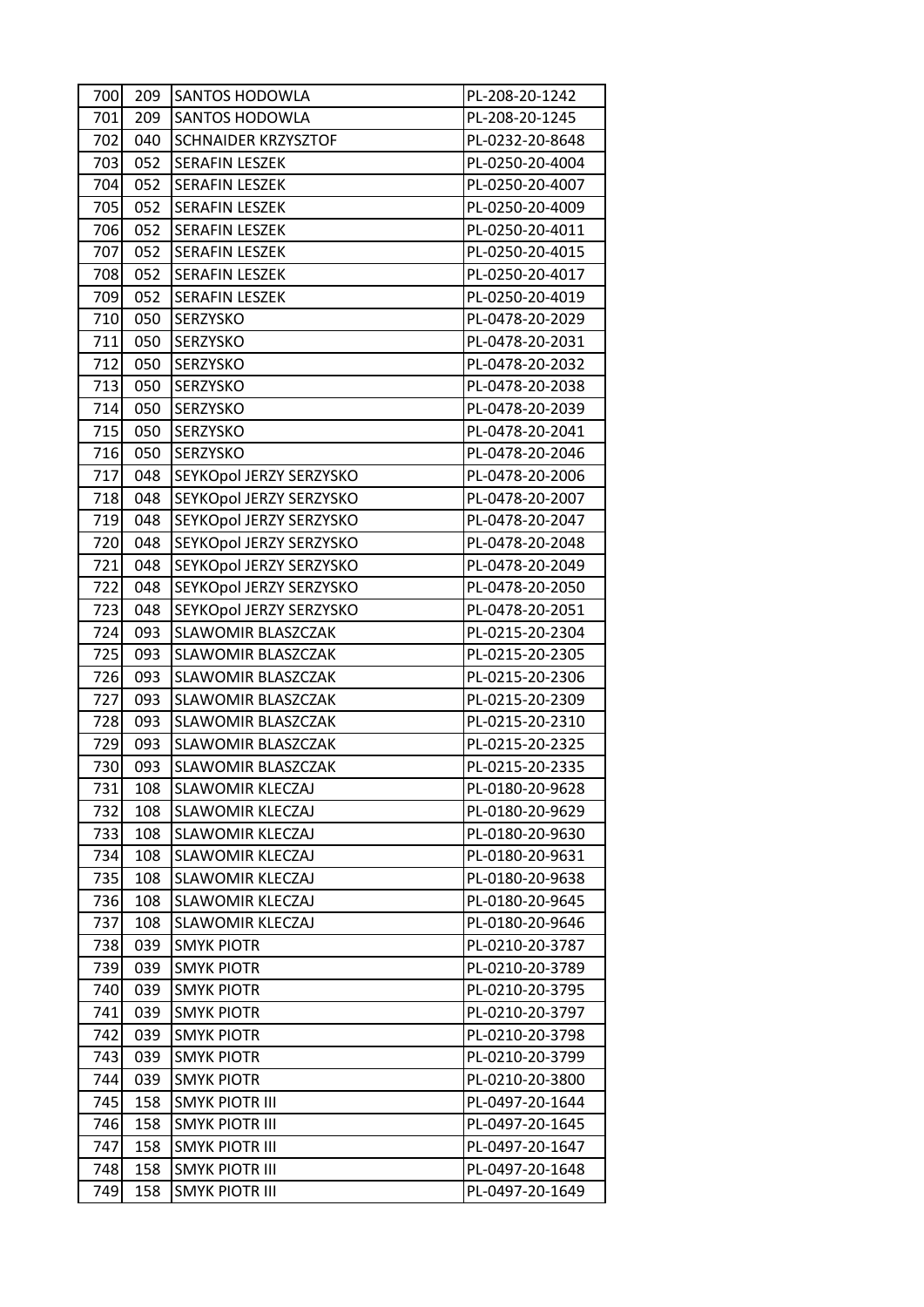| 750 | 038 | <b>SMYK TOMEK (DR. III)</b> | PL-0497-20-1650 |
|-----|-----|-----------------------------|-----------------|
| 751 | 038 | <b>SMYK TOMEK (DR. III)</b> | PL-0497-20-1652 |
| 752 | 038 | <b>SMYK TOMEK (DR. III)</b> | PL-0497-20-1656 |
| 753 | 038 | <b>SMYK TOMEK (DR. III)</b> | PL-0497-20-1657 |
| 754 | 038 | <b>SMYK TOMEK (DR. III)</b> | PL-0497-20-1658 |
| 755 | 038 | <b>SMYK TOMEK (DR. III)</b> | PL-0497-20-1659 |
| 756 | 038 | <b>SMYK TOMEK (DR. III)</b> | PL-0497-20-1662 |
| 757 | 234 | SOKOLOWSKI JERZY            | PL-0220-20-4262 |
| 758 | 234 | SOKOLOWSKI JERZY            | PL-0220-20-4266 |
| 759 | 234 | SOKOLOWSKI JERZY            | PL-0220-20-4269 |
| 760 | 234 | SOKOLOWSKI JERZY            | PL-0220-20-4284 |
| 761 | 234 | SOKOLOWSKI JERZY            | PL-0220-20-4285 |
| 762 | 234 | SOKOLOWSKI JERZY            | PL-0220-20-4287 |
| 763 | 234 | SOKOLOWSKI JERZY            | PL-0490-20-9095 |
| 764 | 081 | <b>STANI</b>                | PL-0231-20-7325 |
| 765 | 081 | <b>STANI</b>                | PL-0231-20-7326 |
| 766 | 081 | <b>STANI</b>                | PL-0231-20-7331 |
| 767 | 081 | <b>STANI</b>                | PL-0231-20-7333 |
| 768 | 081 | <b>STANI</b>                | PL-0231-20-7334 |
| 769 | 081 | <b>STANI</b>                | PL-0231-20-7342 |
| 770 | 081 | <b>STANI</b>                | PL-0231-20-7356 |
| 771 | 081 | <b>STANI</b>                | PL-0231-20-7363 |
| 772 | 106 | SZAJA MONIKA I PAWEL        | PL-0374-20-7557 |
| 773 | 106 | SZAJA MONIKA I PAWEL        | PL-0374-20-7559 |
| 774 | 106 | SZAJA MONIKA I PAWEL        | PL-0374-20-7560 |
| 775 | 106 | SZAJA MONIKA I PAWEL        | PL-0374-20-7561 |
| 776 | 106 | SZAJA MONIKA I PAWEL        | PL-0374-20-7562 |
| 777 | 106 | SZAJA MONIKA I PAWEL        | PL-0374-20-7563 |
| 778 | 106 | SZAJA MONIKA I PAWEL        | PL-0374-20-7564 |
| 779 | 236 | SZALENIEC TEAM H.P.A.M.     | PL-0178-20-8001 |
| 780 | 236 | SZALENIEC TEAM H.P.A.M.     | PL-0178-20-8002 |
| 781 | 236 | SZALENIEC TEAM H.P.A.M.     | PL-0178-20-8003 |
| 782 | 236 | SZALENIEC TEAM H.P.A.M.     | PL-0178-20-8004 |
| 783 | 236 | SZALENIEC TEAM H.P.A.M.     | PL-0178-20-8005 |
| 784 | 236 | SZALENIEC TEAM H.P.A.M.     | PL-0178-20-8006 |
| 785 | 236 | SZALENIEC TEAM H.P.A.M.     | PL-0178-20-8009 |
| 786 | 103 | SZEREGOWIEC DOLOT           | PL-02-20-6903   |
| 787 | 103 | SZEREGOWIEC DOLOT           | PL-02-20-6907   |
| 788 | 103 | SZEREGOWIEC DOLOT           | PL-02-20-6913   |
| 789 | 103 | SZEREGOWIEC DOLOT           | PL-02-20-6915   |
| 790 | 103 | SZEREGOWIEC DOLOT           | PL-02-20-6917   |
| 791 | 103 | SZEREGOWIEC DOLOT           | PL-02-20-6920   |
| 792 | 103 | SZEREGOWIEC DOLOT           | PL-02-20-6922   |
| 793 | 008 | <b>SZTOBNICKI</b>           | PL-0102-20-9101 |
| 794 | 008 | <b>SZTOBNICKI</b>           | PL-0102-20-9102 |
| 795 | 008 | <b>SZTOBNICKI</b>           | PL-0102-20-9105 |
| 796 | 008 | <b>SZTOBNICKI</b>           | PL-0102-20-9106 |
| 797 | 008 | <b>SZTOBNICKI</b>           | PL-0102-20-9107 |
| 798 | 008 | <b>SZTOBNICKI</b>           | S-24-20-329     |
| 799 | 008 | <b>SZTOBNICKI</b>           | S-24-20-330     |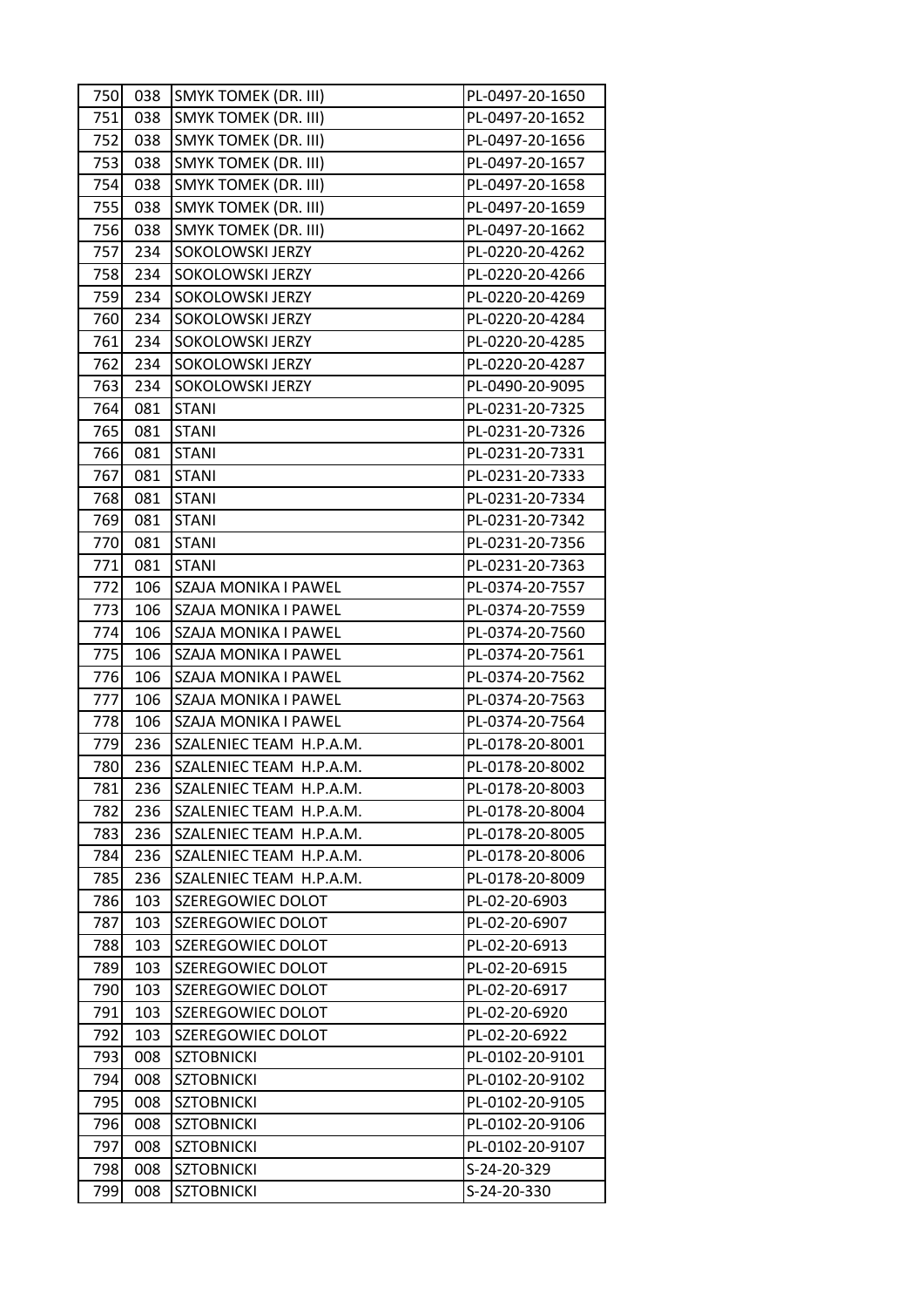| 800        | 118        | SZYMKOWIAK MIROSLAW                  | PL-0219-20-3157                    |
|------------|------------|--------------------------------------|------------------------------------|
| 801        | 118        | SZYMKOWIAK MIROSLAW                  | PL-0219-20-3159                    |
| 802        | 118        | SZYMKOWIAK MIROSLAW                  | PL-0219-20-3167                    |
| 803        | 118        | SZYMKOWIAK MIROSLAW                  | PL-0219-20-3169                    |
| 804        | 118        | SZYMKOWIAK MIROSLAW                  | PL-0219-20-3171                    |
| 805        | 118        | SZYMKOWIAK MIROSLAW                  | PL-0219-20-3172                    |
| 806        | 118        | SZYMKOWIAK MIROSLAW                  | PL-0219-20-3173                    |
| 807        | 235        | TALENT QUATRO MATUSKA                | CZ-0334-20-331                     |
| 808        | 235        | TALENT QUATRO MATUSKA                | CZ-0334-20-332                     |
| 809        | 235        | TALENT QUATRO MATUSKA                | CZ-0334-20-333                     |
| 810        | 235        | TALENT QUATRO MATUSKA                | CZ-0334-20-334                     |
| 811        | 235        | TALENT QUATRO MATUSKA                | CZ-0334-20-335                     |
| 812        | 235        | TALENT QUATRO MATUSKA                | CZ-0334-20-339                     |
| 813        | 235        | TALENT QUATRO MATUSKA                | CZ-0334-20-340                     |
| 814        | 155        | <b>TAYA</b>                          | PL-0250-20-4023                    |
| 815        | 155        | TAYA                                 | PL-0250-20-4026                    |
| 816        | 155        | <b>TAYA</b>                          | PL-0250-20-4031                    |
| 817        | 155        | TAYA                                 | PL-0250-20-4033                    |
| 818        | 155        | TAYA                                 | PL-0250-20-4035                    |
| 819        | 155        | <b>TAYA</b>                          | PL-0250-20-4038                    |
| 820        | 155        | TAYA                                 | PL-0250-20-4042                    |
| 821        | 213        | <b>TEAM BARKA</b>                    | PL-0211-20-8954                    |
| 822        | 213        | TEAM BARKA                           | PL-0211-20-8956                    |
| 823        | 167        | TEAM ESCHKE KOLODYNSKI               | PL-0129-20-1752                    |
| 824        | 167        | <b>TEAM ESCHKE KOLODYNSKI</b>        | PL-0129-20-2722                    |
| 825        | 167        | TEAM ESCHKE KOLODYNSKI               | PL-0129-20-2723                    |
| 826        | 167        | TEAM ESCHKE KOLODYNSKI               | PL-0143-20-1748                    |
| 827        | 167        | TEAM ESCHKE KOLODYNSKI               | PL-0143-20-1770                    |
| 828        | 167        | <b>TEAM ESCHKE KOLODYNSKI</b>        | PL-0143-20-6054                    |
| 829        | 167        | <b>TEAM ESCHKE KOLODYNSKI</b>        | PL-0143-20-6055                    |
| 830        | 219        | <b>TEAM NIKOL</b>                    | PL-0215-20-6059                    |
| 831        | 219        | <b>TEAM NIKOL</b>                    | PL-0215-20-6073                    |
| 832        | 219        | <b>TEAM NIKOL</b>                    | PL-0215-20-6076                    |
| 833        | 219        | <b>TEAM NIKOL</b>                    | PL-0215-20-6077                    |
| 834        | 219        | <b>TEAM NIKOL</b>                    | PL-0215-20-6080                    |
| 835        | 219        | <b>TEAM NIKOL</b>                    | PL-0215-20-6081                    |
| 836        | 219        | <b>TEAM NIKOL</b>                    | PL-0215-20-6082                    |
| 837        | 160        | TEAM STOCHAJ- NIZYNSKI               | PL-0425-20-11823                   |
| 838        | 160        | TEAM STOCHAJ- NIZYNSKI               | PL-0425-20-6537                    |
| 839        | 160        | TEAM STOCHAJ- NIZYNSKI               | PL-0425-20-6538                    |
| 840        | 160        | TEAM STOCHAJ- NIZYNSKI               | PL-0425-20-6539                    |
| 841        | 160        | TEAM STOCHAJ- NIZYNSKI               | PL-0425-20-6631                    |
| 842        | 160        | TEAM STOCHAJ- NIZYNSKI               | PL-0425-20-6641                    |
| 843        | 160        | TEAM STOCHAJ- NIZYNSKI               | PL-0425-20-6650                    |
| 844<br>845 | 016<br>016 | TIM-MODLISZEWICE<br>TIM-MODLISZEWICE | CZ-0137-20-3863                    |
| 846        | 016        | TIM-MODLISZEWICE                     | CZ-0137-20-3865<br>CZ-0137-20-3898 |
| 847        | 016        | TIM-MODLISZEWICE                     | PL-047-20-4022                     |
| 848        | 016        | TIM-MODLISZEWICE                     | PL-047-20-4080                     |
| 849        | 016        | TIM-MODLISZEWICE                     | PL-047-20-4090                     |
|            |            |                                      |                                    |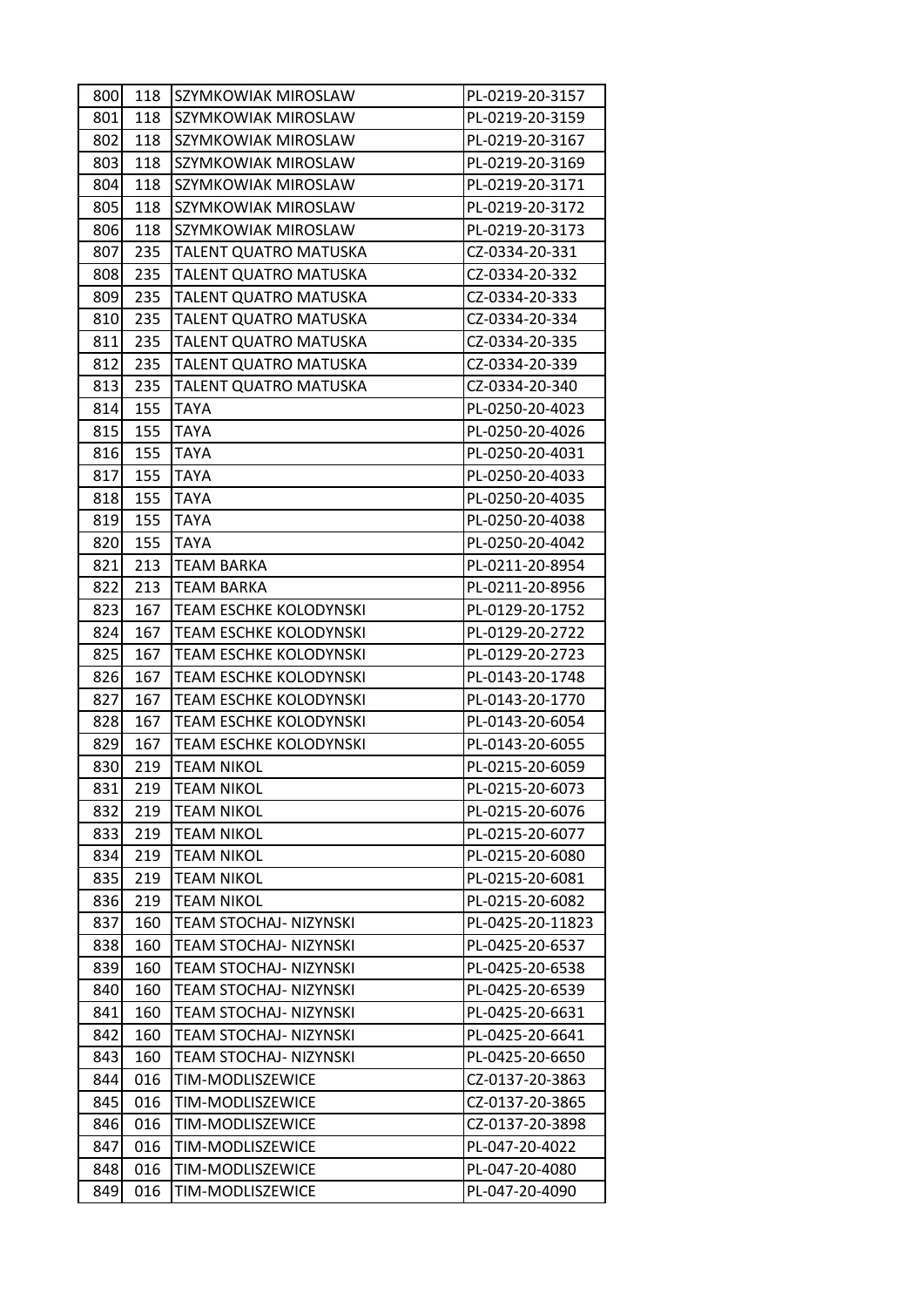| 850 <b>1</b> |     | 016   TIM-MODLISZEWICE | PL-047-20-9704   |  |
|--------------|-----|------------------------|------------------|--|
| 851          | 113 | <b>TOMASZ GMINSKI</b>  | PL-0327-20-887   |  |
| 852          | 113 | <b>TOMASZ GMINSKI</b>  | PL-0327-20-906   |  |
| 853          | 113 | TOMASZ GMINSKI         | PL-0327-20-908   |  |
| 854          | 113 | <b>TOMASZ GMINSKI</b>  | PL-0327-20-909   |  |
| 855          | 113 | TOMASZ GMINSKI         | PL-0327-20-916   |  |
| 856          | 113 | <b>TOMASZ GMINSKI</b>  | PL-0476-20-6601  |  |
| 857          | 113 | <b>TOMASZ GMINSKI</b>  | PL-0476-20-6607  |  |
| 858          | 105 | <b>TOMASZ GOZDUR</b>   | PL-0185-20-6023  |  |
| 859          | 105 | <b>TOMASZ GOZDUR</b>   | PL-0185-20-6048  |  |
| 860          | 105 | <b>TOMASZ GOZDUR</b>   | PL-0185-20-6078  |  |
| 861          | 105 | <b>TOMASZ GOZDUR</b>   | PL-0185-20-6079  |  |
| 862          | 105 | <b>TOMASZ GOZDUR</b>   | PL-0185-20-6081  |  |
| 863          | 105 | <b>TOMASZ GOZDUR</b>   | PL-0185-20-6082  |  |
| 864          | 105 | <b>TOMASZ GOZDUR</b>   | PL-0185-20-6088  |  |
| 865          | 196 | TOMASZ KUBIK           | PL-0248-20-10513 |  |
| 866          | 196 | <b>TOMASZ KUBIK</b>    | PL-0248-20-10514 |  |
| 867          | 037 | TOMASZ SMYK (DR. II)   | PL-0497-20-1651  |  |
| 868          | 037 | TOMASZ SMYK (DR. II)   | PL-0497-20-1653  |  |
| 869          | 037 | TOMASZ SMYK (DR. II)   | PL-0497-20-1654  |  |
| 870          | 037 | TOMASZ SMYK (DR. II)   | PL-0497-20-1660  |  |
| 871          | 037 | TOMASZ SMYK (DR. II)   | PL-0497-20-1661  |  |
| 872          | 037 | TOMASZ SMYK (DR. II)   | PL-0497-20-1669  |  |
| 873          | 037 | TOMASZ SMYK (DR. II)   | PL-0497-20-1999  |  |
| 874          | 087 | <b>TOMASZ SZYMON</b>   | PL-0144-20-4557  |  |
| 875          | 087 | TOMASZ SZYMON          | PL-0144-20-4560  |  |
| 876          | 087 | <b>TOMASZ SZYMON</b>   | PL-0144-20-4562  |  |
| 877          | 087 | <b>TOMASZ SZYMON</b>   | PL-0144-20-4563  |  |
| 878          | 087 | <b>TOMASZ SZYMON</b>   | PL-0144-20-4564  |  |
| 879          | 087 | <b>TOMASZ SZYMON</b>   | PL-0330-20-10808 |  |
| 880          | 087 | TOMASZ SZYMON          | PL-0330-20-10809 |  |
| 881          | 193 | TOMASZ ZAJAC           | PL-0215-20-10904 |  |
| 882          | 193 | TOMASZ ZAJAC           | PL-0215-20-10915 |  |
| 883          | 193 | TOMASZ ZAJAC           | PL-0215-20-10922 |  |
| 884          | 193 | <b>TOMASZ ZAJAC</b>    | PL-0215-20-10924 |  |
| 885          | 193 | TOMASZ ZAJAC           | PL-0215-20-10940 |  |
| 886          | 193 | <b>TOMASZ ZAJAC</b>    | PL-0215-20-10943 |  |
| 887          | 193 | TOMASZ ZAJAC           | PL-0215-20-10956 |  |
| 888          | 043 | <b>TORZ SLAWOMIR</b>   | PL-0140-20-5056  |  |
| 889          | 043 | <b>TORZ SLAWOMIR</b>   | PL-0140-20-5066  |  |
| 890          | 043 | <b>TORZ SLAWOMIR</b>   | PL-0140-20-5067  |  |
| 891          | 043 | <b>TORZ SLAWOMIR</b>   | PL-0140-20-5075  |  |
| 892          | 043 | <b>TORZ SLAWOMIR</b>   | PL-0140-20-5085  |  |
| 893          | 043 | TORZ SLAWOMIR          | PL-0140-20-5090  |  |
| 894          | 043 | <b>TORZ SLAWOMIR</b>   | PL-0140-20-5091  |  |
| 895          | 225 | TRYBULSKI KRYSTIAN     | PL-039-20-8431   |  |
| 896          | 225 | TRYBULSKI KRYSTIAN     | PL-039-20-8433   |  |
| 897          | 171 | VAN VET J. RAK- K. BYC | PL-01-20-141     |  |
| 898          | 171 | VAN VET J. RAK- K. BYC | PL-01-20-147     |  |
| 899          | 171 | VAN VET J. RAK-K. BYC  | PL-01-20-149     |  |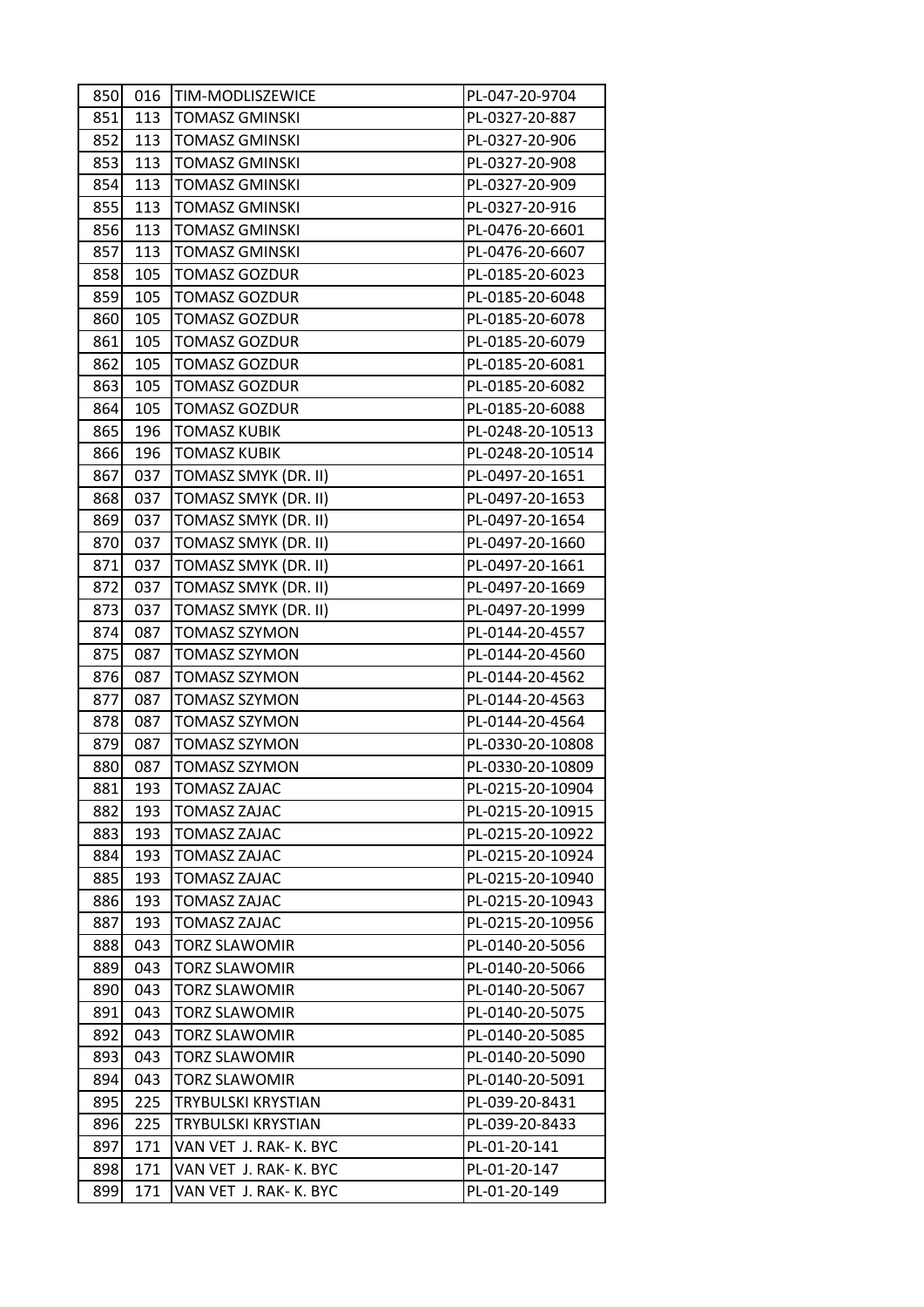| 900        | 171 | VAN VET J. RAK- K. BYC               | PL-01-20-150                     |
|------------|-----|--------------------------------------|----------------------------------|
| 901        | 171 | VAN VET J. RAK- K. BYC               | PL-01-20-160                     |
| 902        | 171 | VAN VET J. RAK- K. BYC               | PL-01-20-166                     |
| 903        | 171 | VAN VET J. RAK- K. BYC               | PL-01-20-170                     |
| 904        | 188 | <b>WACLAW SWATOWSKI</b>              | PL-0208-20-6215                  |
| 905        | 188 | <b>WACLAW SWATOWSKI</b>              | PL-0208-20-6216                  |
| 906        | 188 | WACLAW SWATOWSKI                     | PL-0208-20-6217                  |
| 907        | 188 | <b>WACLAW SWATOWSKI</b>              | PL-0208-20-6218                  |
| 908        | 188 | <b>WACLAW SWATOWSKI</b>              | PL-0208-20-6219                  |
| 909        | 188 | <b>WACLAW SWATOWSKI</b>              | PL-0208-20-6220                  |
| 910        | 032 | WAJSZCZUK RYSZARD                    | PL-0215-20-11693                 |
| 911        | 032 | WAJSZCZUK RYSZARD                    | PL-0215-20-11694                 |
| 912        | 032 | <b>WAJSZCZUK RYSZARD</b>             | PL-0215-20-11696                 |
| 913        | 032 | <b>WAJSZCZUK RYSZARD</b>             | PL-0215-20-11697                 |
| 914        | 032 | <b>WAJSZCZUK RYSZARD</b>             | PL-0215-20-11698                 |
| 915        | 032 | WAJSZCZUK RYSZARD                    | PL-0215-20-11699                 |
| 916        | 032 | <b>WAJSZCZUK RYSZARD</b>             | PL-0215-20-11700                 |
| 917        | 110 | <b>WALDEK MAJEWSKI</b>               | PL-0180-20-5513                  |
| 918        | 110 | <b>WALDEK MAJEWSKI</b>               | PL-0180-20-5517                  |
| 919        | 110 | <b>WALDEK MAJEWSKI</b>               | PL-0180-20-5593                  |
| 920        | 110 | <b>WALDEK MAJEWSKI</b>               | PL-0180-20-6603                  |
| 921        | 110 | <b>WALDEK MAJEWSKI</b>               | PL-0180-20-6605                  |
| 922        | 110 | <b>WALDEK MAJEWSKI</b>               | PL-0180-20-6606                  |
| 923        | 110 | <b>WALDEK MAJEWSKI</b>               | PL-0180-20-6608                  |
| 924        | 203 | <b>WALDEMAR WROBEL</b>               | PL-0498-20-5153                  |
| 925        | 203 | WALDEMAR WROBEL                      | PL-0498-20-5154                  |
| 926        | 203 | <b>WALDEMAR WROBEL</b>               | PL-0498-20-5155                  |
| 927        | 203 | <b>WALDEMAR WROBEL</b>               | PL-0498-20-5159                  |
| 928        | 203 | <b>WALDEMAR WROBEL</b>               | PL-0498-20-5164                  |
| 929        | 203 | <b>WALDEMAR WROBEL</b>               | PL-0498-20-5165                  |
| 930        | 203 | <b>WALDEMAR WROBEL</b>               | PL-0498-20-5166                  |
| 931        | 054 | <b>WEBER ADAM I HENRYK</b>           | PL-0248-20-607                   |
| 932        | 054 | WEBER ADAM I HENRYK                  | PL-0248-20-608                   |
| 933        | 054 | <b>WEBER ADAM I HENRYK</b>           | PL-0248-20-610                   |
| 934        | 054 | <b>WEBER ADAM I HENRYK</b>           | PL-0248-20-611                   |
| 935        | 054 | WEBER ADAM I HENRYK                  | PL-0248-20-612                   |
| 936        | 054 | <b>WEBER ADAM I HENRYK</b>           | PL-0248-20-617                   |
| 937        | 054 | WEBER ADAM I HENRYK                  | PL-0248-20-620                   |
| 938        | 224 | <b>WEGRZECKI TEAM</b>                | PL-0180-20-6184                  |
| 939        | 224 | <b>WEGRZECKI TEAM</b>                | PL-0180-20-6185                  |
| 940        | 224 | <b>WEGRZECKI TEAM</b>                | PL-0180-20-6188                  |
| 941        | 224 | <b>WEGRZECKI TEAM</b>                | PL-0180-20-6190                  |
| 942        | 224 | <b>WEGRZECKI TEAM</b>                | PL-0180-20-6191                  |
| 943        | 224 | <b>WEGRZECKI TEAM</b>                | PL-0180-20-6196                  |
| 944        | 224 | <b>WEGRZECKI TEAM</b>                | PL-0180-20-6198                  |
| 945<br>946 | 041 | <b>WG MAZURY</b><br><b>WG MAZURY</b> | BE--20-2057621<br>BE--20-2108445 |
|            | 041 |                                      |                                  |
| 947<br>948 | 041 | <b>WG MAZURY</b>                     | BE--20-2108452                   |
| 949        | 041 | WG MAZURY<br><b>WG MAZURY</b>        | BE--20-2108459<br>PL-013-20-7464 |
|            | 041 |                                      |                                  |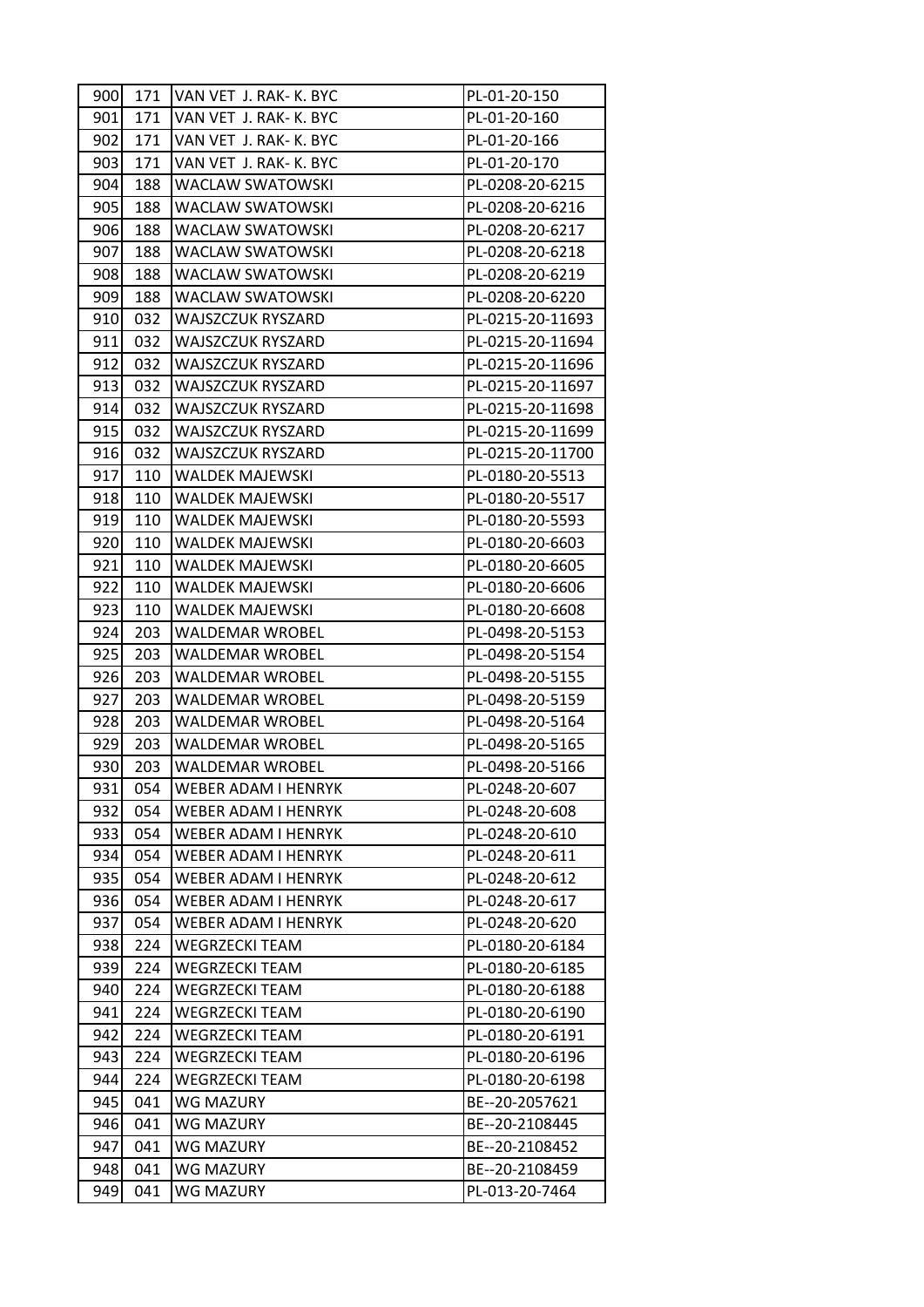| 950  | 041 | WG MAZURY                    | PL-013-20-7465   |  |
|------|-----|------------------------------|------------------|--|
| 951  | 173 | <b>WIESLAW CALUJ</b>         | PL-0214-20-18821 |  |
| 952  | 173 | WIESLAW CALUJ                | PL-0214-20-18829 |  |
| 953  | 173 | <b>WIESLAW CALUJ</b>         | PL-0214-20-18841 |  |
| 954  | 173 | <b>WIESLAW CALUJ</b>         | PL-0214-20-18844 |  |
| 955  | 173 | <b>WIESLAW CALUJ</b>         | PL-0214-20-18845 |  |
| 956  | 173 | <b>WIESLAW CALUJ</b>         | PL-0214-20-18846 |  |
| 957  | 173 | <b>WIESLAW CALUJ</b>         | PL-0214-20-18850 |  |
| 958  | 058 | <b>WOLNY</b>                 | PL-0468-20-15609 |  |
| 959  | 058 | <b>WOLNY</b>                 | PL-0468-20-15619 |  |
| 960  | 058 | <b>WOLNY</b>                 | PL-0468-20-15628 |  |
| 961  | 058 | <b>WOLNY</b>                 | PL-0468-20-15633 |  |
| 962  | 058 | <b>WOLNY</b>                 | PL-0468-20-15636 |  |
| 963  | 058 | <b>WOLNY</b>                 | PL-0468-20-15657 |  |
| 964  | 058 | <b>WOLNY</b>                 | PL-0468-20-6440  |  |
| 965  | 238 | Z.MITREGA-R.SZEFS-M.SOBIERAJ | PL-0176-20-947   |  |
| 966  | 238 | Z.MITREGA-R.SZEFS-M.SOBIERAJ | PL-0176-20-948   |  |
| 967  | 238 | Z.MITREGA-R.SZEFS-M.SOBIERAJ | PL-0176-20-952   |  |
| 968  | 238 | Z.MITREGA-R.SZEFS-M.SOBIERAJ | PL-0176-20-953   |  |
| 969  | 114 | ZAJAC SZYMANSKI              | PL-0208-20-5056  |  |
| 970  | 114 | ZAJAC SZYMANSKI              | PL-0208-20-8927  |  |
| 971  | 114 | ZAJAC SZYMANSKI              | PL-0208-20-8931  |  |
| 972  | 114 | ZAJAC SZYMANSKI              | PL-0208-20-8932  |  |
| 9731 | 114 | ZAJAC SZYMANSKI              | PL-0208-20-8938  |  |
| 974  | 114 | ZAJAC SZYMANSKI              | PL-0208-20-8943  |  |
| 975  | 114 | ZAJAC SZYMANSKI              | PL-0208-20-8944  |  |
| 976  | 135 | ZAWADA ANDRZEJ               | PL-01-20-2201    |  |
| 977  | 135 | ZAWADA ANDRZEJ               | PL-01-20-2202    |  |
| 978  | 135 | ZAWADA ANDRZEJ               | PL-01-20-2372    |  |
| 979  | 135 | ZAWADA ANDRZEJ               | PL-01-20-2392    |  |
| 980  | 135 | ZAWADA ANDRZEJ               | PL-01-20-2393    |  |
| 981  | 135 | ZAWADA ANDRZEJ               | PL-01-20-2395    |  |
| 982  | 135 | ZAWADA ANDRZEJ               | PL-01-20-2397    |  |
| 983  | 075 | ZAWISLAK ADAM                | PL-0215-20-2234  |  |
| 984  | 075 | ZAWISLAK ADAM                | PL-0215-20-2235  |  |
| 985  | 075 | ZAWISLAK ADAM                | PL-0215-20-2240  |  |
| 986  | 075 | ZAWISLAK ADAM                | PL-0215-20-2248  |  |
| 987  | 075 | ZAWISLAK ADAM                | PL-0215-20-2251  |  |
| 988  | 075 | ZAWISLAK ADAM                | PL-0215-20-2255  |  |
| 989  | 075 | ZAWISLAK ADAM                | PL-0215-20-2259  |  |
| 990  | 178 | <b>ZBIGNIEW SKARZYCKI</b>    | PL-0211-20-12353 |  |
| 991  | 178 | <b>ZBIGNIEW SKARZYCKI</b>    | PL-0211-20-12354 |  |
| 992  | 178 | <b>ZBIGNIEW SKARZYCKI</b>    | PL-0211-20-12355 |  |
| 993  | 178 | <b>ZBIGNIEW SKARZYCKI</b>    | PL-0211-20-12356 |  |
| 994  | 178 | <b>ZBIGNIEW SKARZYCKI</b>    | PL-0211-20-12357 |  |
| 995  | 178 | <b>ZBIGNIEW SKARZYCKI</b>    | PL-0211-20-12358 |  |
| 996  | 178 | <b>ZBIGNIEW SKARZYCKI</b>    | PL-0211-20-12366 |  |
| 997  | 183 | ZBIGNIEW WOLANIN             | PL-0248-20-4614  |  |
| 998  | 183 | ZBIGNIEW WOLANIN             | PL-0248-20-4637  |  |
| 999  | 183 | ZBIGNIEW WOLANIN             | PL-0248-20-4639  |  |
|      |     |                              |                  |  |